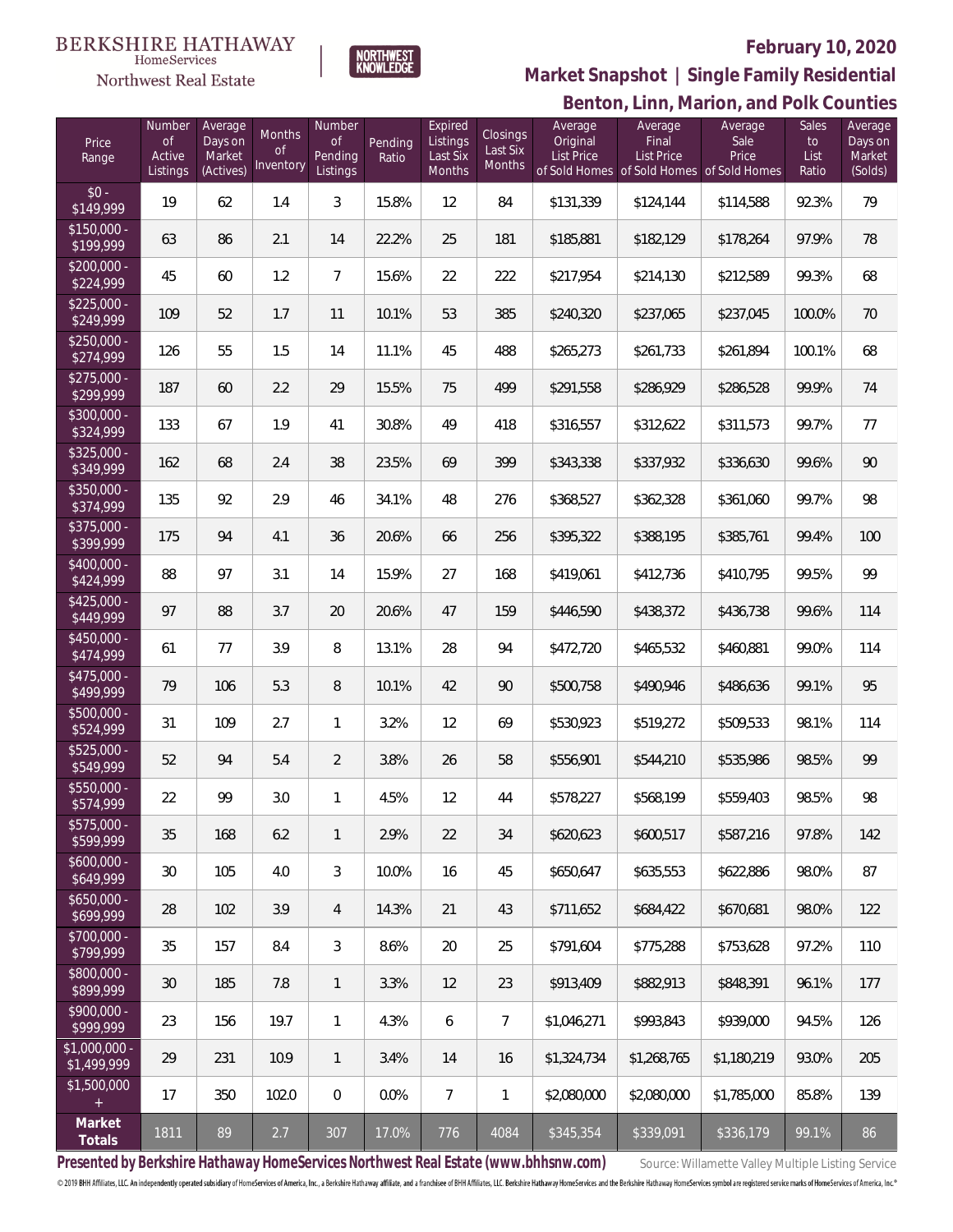

# **February 10, 2020**



**Salem**

|                              |                                           |                                           |                           |                                     |                  |                                                  |                                       |                                          |                                       |                                                                       |                              | UUIVIII                                 |
|------------------------------|-------------------------------------------|-------------------------------------------|---------------------------|-------------------------------------|------------------|--------------------------------------------------|---------------------------------------|------------------------------------------|---------------------------------------|-----------------------------------------------------------------------|------------------------------|-----------------------------------------|
| Price<br>Range               | Number<br><b>of</b><br>Active<br>Listings | Average<br>Days on<br>Market<br>(Actives) | Months<br>Οf<br>Inventory | Number<br>of<br>Pending<br>Listings | Pending<br>Ratio | Expired<br>Listings<br>Last Six<br><b>Months</b> | Closings<br>Last Six<br><b>Months</b> | Average<br>Original<br><b>List Price</b> | Average<br>Final<br><b>List Price</b> | Average<br>Sale<br>Price<br>of Sold Homes of Sold Homes of Sold Homes | Sales<br>to<br>List<br>Ratio | Average<br>Days on<br>Market<br>(Solds) |
| $$0 -$<br>\$149,999          | 3                                         | 44                                        | 0.9                       | $\mathbf{1}$                        | 33.3%            | $\overline{2}$                                   | 20                                    | \$139,450                                | \$129,271                             | \$117,370                                                             | 90.8%                        | 86                                      |
| $$150,000 -$<br>\$199,999    | 16                                        | 55                                        | 2.0                       | 3                                   | 18.8%            | 10                                               | 49                                    | \$189,600                                | \$185,539                             | \$178,298                                                             | 96.1%                        | 65                                      |
| $$200,000 -$<br>\$224,999    | 14                                        | 57                                        | 0.9                       | $\mathbf{1}$                        | 7.1%             | 9                                                | 91                                    | \$217,822                                | \$212,650                             | \$212,796                                                             | 100.1%                       | 64                                      |
| $$225,000 -$<br>\$249,999    | 33                                        | 47                                        | 1.4                       | 4                                   | 12.1%            | 20                                               | 146                                   | \$241,338                                | \$237,769                             | \$237,644                                                             | 99.9%                        | 64                                      |
| $$250,000 -$<br>\$274,999    | 53                                        | 52                                        | 1.6                       | 6                                   | 11.3%            | 14                                               | 202                                   | \$265,281                                | \$261,368                             | \$261,680                                                             | 100.1%                       | 67                                      |
| $$275,000 -$<br>\$299,999    | 63                                        | 52                                        | 1.9                       | 16                                  | 25.4%            | 34                                               | 202                                   | \$293,499                                | \$286,795                             | \$286,472                                                             | 99.9%                        | 70                                      |
| $$300,000 -$<br>\$324,999    | 45                                        | 48                                        | 1.5                       | 22                                  | 48.9%            | 23                                               | 186                                   | \$316,383                                | \$312,583                             | \$311,620                                                             | 99.7%                        | 74                                      |
| $$325,000 -$<br>\$349,999    | 50                                        | 69                                        | 2.2                       | 24                                  | 48.0%            | 27                                               | 134                                   | \$344,471                                | \$337,507                             | \$336,533                                                             | 99.7%                        | 86                                      |
| $$350,000 -$<br>\$374,999    | 45                                        | 86                                        | 2.7                       | 24                                  | 53.3%            | 16                                               | 99                                    | \$371,567                                | \$363,958                             | \$360,762                                                             | 99.1%                        | 92                                      |
| $$375,000 -$<br>\$399,999    | 58                                        | 89                                        | 4.2                       | 13                                  | 22.4%            | 22                                               | 83                                    | \$396,774                                | \$388,302                             | \$385,523                                                             | 99.3%                        | 89                                      |
| $$400,000 -$<br>\$424,999    | 23                                        | 120                                       | 2.8                       | 3                                   | 13.0%            | 11                                               | 50                                    | \$419,603                                | \$413,874                             | \$412,235                                                             | 99.6%                        | 90                                      |
| $$425,000 -$<br>\$449,999    | 40                                        | 79                                        | 4.4                       | 8                                   | 20.0%            | 12                                               | 54                                    | \$451,546                                | \$440,111                             | \$437,803                                                             | 99.5%                        | 116                                     |
| $$450,000 -$<br>\$474,999    | 27                                        | 85                                        | 5.6                       | $\overline{2}$                      | 7.4%             | $\mathfrak{Z}$                                   | 29                                    | \$480,346                                | \$464,860                             | \$460,358                                                             | 99.0%                        | 147                                     |
| $$475,000 -$<br>\$499,999    | 34                                        | 90                                        | 6.4                       | $\mathbf{1}$                        | 2.9%             | 8                                                | 32                                    | \$494,957                                | \$489,263                             | \$486,382                                                             | 99.4%                        | 93                                      |
| $$500,000 -$<br>\$524,999    | 13                                        | 119                                       | 4.3                       | 0                                   | 0.0%             | 4                                                | 18                                    | \$531,205                                | \$516,644                             | \$508,693                                                             | 98.5%                        | 86                                      |
| $$525,000 -$<br>\$549,999    | 19                                        | 70                                        | 5.0                       | 0                                   | 0.0%             | 11                                               | 23                                    | \$569,539                                | \$549,753                             | \$537,368                                                             | 97.7%                        | 116                                     |
| $$550,000 -$<br>\$574,999    | 6                                         | 82                                        | 2.1                       | 0                                   | 0.0%             | 5                                                | 17                                    | \$588,641                                | \$575,328                             | \$559,541                                                             | 97.3%                        | 100                                     |
| $$575,000 -$<br>\$599,999    | 14                                        | 127                                       | 7.0                       | $\boldsymbol{0}$                    | 0.0%             | 9                                                | 12                                    | \$611,883                                | \$597,217                             | \$587,075                                                             | 98.3%                        | 85                                      |
| $$600,000 -$<br>\$649,999    | 11                                        | 113                                       | 4.7                       | $\mathbf{1}$                        | 9.1%             | 6                                                | 14                                    | \$631,743                                | \$630,821                             | \$622,921                                                             | 98.7%                        | 66                                      |
| $$650,000 -$<br>\$699,999    | 14                                        | 88                                        | 5.3                       | $\mathbf{1}$                        | 7.1%             | 9                                                | 16                                    | \$715,468                                | \$686,375                             | \$674,270                                                             | 98.2%                        | 138                                     |
| $$700,000 -$<br>\$799,999    | 13                                        | 217                                       | 7.8                       | $\overline{2}$                      | 15.4%            | $\overline{7}$                                   | 10                                    | \$766,680                                | \$755,390                             | \$748,700                                                             | 99.1%                        | 94                                      |
| \$800,000 -<br>\$899,999     | 9                                         | 194                                       | 7.7                       | $\overline{0}$                      | 0.0%             | 3                                                | $7\overline{ }$                       | \$834,843                                | \$832,841                             | \$820,714                                                             | 98.5%                        | 207                                     |
| \$900,000 -<br>\$999,999     | 4                                         | 159                                       | 4.8                       | $\mathbf{1}$                        | 25.0%            | $\overline{2}$                                   | 5                                     | \$1,014,980                              | \$999,980                             | \$930,000                                                             | 93.0%                        | 80                                      |
| \$1,000,000 -<br>\$1,499,999 | 12                                        | 217                                       | 8.0                       | $\mathbf{1}$                        | 8.3%             | 5                                                | $\overline{9}$                        | \$1,321,972                              | \$1,317,527                           | \$1,225,944                                                           | 93.0%                        | 149                                     |
| \$1,500,000<br>$+$           | 6                                         | 248                                       | 36.0                      | $\mathbf{0}$                        | 0.0%             | 3                                                | $\mathbf{1}$                          | \$2,080,000                              | \$2,080,000                           | \$1,785,000                                                           | 85.8%                        | 139                                     |
| Market<br>Totals             | 625                                       | 84                                        | 2.5                       | 134                                 | 21.4%            | 275                                              | 1509                                  | \$346,410                                | \$339,776                             | \$336,708                                                             | 99.1%                        | 81                                      |

**NORTHWEST**<br>KNOWLEDGE

Presented by Berkshire Hathaway HomeServices Northwest Real Estate (www.bhhsnw.com) source: Willamette Valley Multiple Listing Service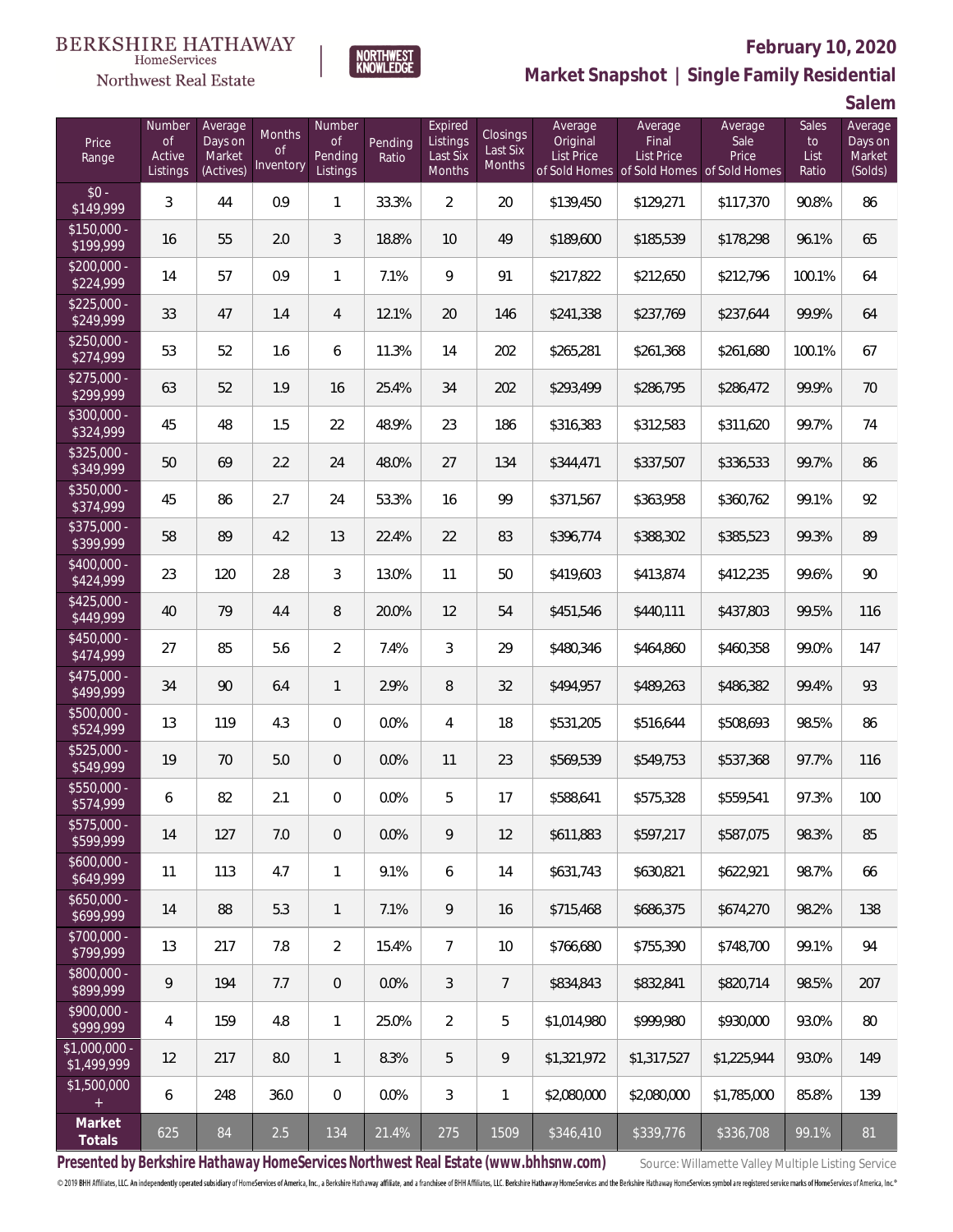

NORTHWEST<br>KNOWLEDGE

**Market Snapshot | Single Family Residential**

#### $\label{lem:sevices} \textsc{Home} \textsc{Service} \textsc{s}$ Northwest Real Estate

|                               |                                           |                                           |                           |                                     |                  |                                           |                                |                                          |                                                                                    | <b>Marion and Polk Counties</b> |                              |                                         |
|-------------------------------|-------------------------------------------|-------------------------------------------|---------------------------|-------------------------------------|------------------|-------------------------------------------|--------------------------------|------------------------------------------|------------------------------------------------------------------------------------|---------------------------------|------------------------------|-----------------------------------------|
| Price<br>Range                | Number<br><b>of</b><br>Active<br>Listings | Average<br>Days on<br>Market<br>(Actives) | Months<br>0f<br>Inventory | Number<br>0f<br>Pending<br>Listings | Pending<br>Ratio | Expired<br>Listings<br>Last Six<br>Months | Closings<br>Last Six<br>Months | Average<br>Original<br><b>List Price</b> | Average<br>Final<br><b>List Price</b><br>of Sold Homes of Sold Homes of Sold Homes | Average<br>Sale<br>Price        | Sales<br>to<br>List<br>Ratio | Average<br>Days on<br>Market<br>(Solds) |
| $$0 -$<br>\$149,999           | 15                                        | 57                                        | 2.0                       | $\mathbf{1}$                        | 6.7%             | 5                                         | 45                             | \$137,160                                | \$130,302                                                                          | \$119,638                       | 91.8%                        | 73                                      |
| $$150,000 -$<br>\$199,999     | 34                                        | 57                                        | 2.1                       | 9                                   | 26.5%            | 14                                        | 95                             | \$187,120                                | \$182,677                                                                          | \$177,907                       | 97.4%                        | 80                                      |
| $$200,000 -$<br>\$224,999     | 20                                        | 53                                        | 0.9                       | 6                                   | 30.0%            | 12                                        | 140                            | \$219,718                                | \$215,056                                                                          | \$212,822                       | 99.0%                        | 68                                      |
| $$225,000 -$<br>\$249,999     | 54                                        | 47                                        | 1.4                       | $\overline{7}$                      | 13.0%            | 32                                        | 240                            | \$241,684                                | \$238,290                                                                          | \$237,620                       | 99.7%                        | 69                                      |
| $$250,000 -$<br>\$274,999     | 81                                        | 56                                        | 1.5                       | 11                                  | 13.6%            | 27                                        | 327                            | \$265,402                                | \$261,864                                                                          | \$261,944                       | 100.0%                       | 67                                      |
| $$275,000 -$<br>\$299,999     | 121                                       | 56                                        | 2.0                       | 22                                  | 18.2%            | 53                                        | 364                            | \$292,250                                | \$287,199                                                                          | \$286,680                       | 99.8%                        | 74                                      |
| $$300,000 -$<br>\$324,999     | 85                                        | 60                                        | 1.6                       | 35                                  | 41.2%            | 37                                        | 312                            | \$316,710                                | \$312,702                                                                          | \$311,540                       | 99.6%                        | 77                                      |
| $$325,000 -$<br>\$349,999     | 113                                       | 64                                        | 2.6                       | 31                                  | 27.4%            | 48                                        | 261                            | \$345,389                                | \$339,187                                                                          | \$337,136                       | 99.4%                        | 96                                      |
| $$350,000 -$<br>\$374,999     | 87                                        | 95                                        | 2.9                       | 34                                  | 39.1%            | 30                                        | 181                            | \$370,447                                | \$363,519                                                                          | \$360,905                       | 99.3%                        | 98                                      |
| $$375,000 -$<br>\$399,999     | 111                                       | 101                                       | 4.1                       | 25                                  | 22.5%            | 41                                        | 163                            | \$396,445                                | \$388,487                                                                          | \$385,903                       | 99.3%                        | 106                                     |
| $$400,000 -$<br>\$424,999     | 59                                        | 117                                       | 3.3                       | 9                                   | 15.3%            | 23                                        | 107                            | \$420,744                                | \$413,914                                                                          | \$411,198                       | 99.3%                        | 105                                     |
| $$425,000 -$<br>\$449,999     | 70                                        | 96                                        | 4.0                       | 13                                  | 18.6%            | 25                                        | 105                            | \$447,100                                | \$438,975                                                                          | \$437,730                       | 99.7%                        | 128                                     |
| $$450,000 -$<br>\$474,999     | 43                                        | 88                                        | 4.3                       | 5                                   | 11.6%            | 12                                        | 60                             | \$473,259                                | \$464,397                                                                          | \$461,510                       | 99.4%                        | 132                                     |
| $$475,000 -$<br>\$499,999     | 60                                        | 103                                       | 7.2                       | $\mathbf 5$                         | 8.3%             | 24                                        | 50                             | \$498,033                                | \$490,407                                                                          | \$487,123                       | 99.3%                        | 101                                     |
| $$500,000 -$<br>\$524,999     | 21                                        | 133                                       | 2.9                       | 0                                   | 0.0%             | 8                                         | 43                             | \$527,237                                | \$517,004                                                                          | \$509,085                       | 98.5%                        | 104                                     |
| $$525,000 -$<br>\$549,999     | 34                                        | 74                                        | 6.0                       | $\overline{2}$                      | 5.9%             | 17                                        | 34                             | \$559,990                                | \$547,018                                                                          | \$536,561                       | 98.1%                        | 105                                     |
| \$550,000<br>\$574,999        | 12                                        | 102                                       | 2.7                       | $\mathbf{1}$                        | 8.3%             | 10                                        | 27                             | \$579,911                                | \$569,603                                                                          | \$558,148                       | 98.0%                        | 94                                      |
| $$575,000 -$<br>\$599,999     | 20                                        | 144                                       | 4.6                       | $\overline{0}$                      | 0.0%             | 18                                        | 26                             | \$619,415                                | \$599,834                                                                          | \$587,358                       | 97.9%                        | 137                                     |
| $$600.000 -$<br>\$649,999     | 21                                        | 118                                       | 4.5                       | 3                                   | 14.3%            | 11                                        | 28                             | \$645,046                                | \$637,350                                                                          | \$624,589                       | 98.0%                        | 83                                      |
| $$650,000 -$<br>\$699,999     | 19                                        | 106                                       | 4.6                       | $\overline{2}$                      | 10.5%            | 14                                        | 25                             | \$703,582                                | \$683,123                                                                          | \$671,339                       | 98.3%                        | 123                                     |
| $$700.000 -$<br>\$799,999     | 26                                        | 182                                       | 10.4                      | 3                                   | 11.5%            | 11                                        | 15                             | \$796,387                                | \$774,193                                                                          | \$749,467                       | 96.8%                        | 116                                     |
| $$800.000 -$<br>\$899,999     | 18                                        | 249                                       | 9.8                       | $\overline{0}$                      | 0.0%             | $\overline{7}$                            | 11                             | \$862,445                                | \$861,172                                                                          | \$842,545                       | 97.8%                        | 200                                     |
| $$900.000 -$<br>\$999,999     | 16                                        | 161                                       | 16.0                      | $\mathbf{1}$                        | 6.3%             | 3                                         | 6                              | \$1,060,817                              | \$999,650                                                                          | \$941,333                       | 94.2%                        | 137                                     |
| $$1,000,000 -$<br>\$1,499,999 | 19                                        | 218                                       | 9.5                       | $\mathbf{1}$                        | 5.3%             | 9                                         | 12                             | \$1,324,229                              | \$1,279,229                                                                        | \$1,190,292                     | 93.0%                        | 203                                     |
| \$1,500,000<br>$+$            | 10                                        | 196                                       | 60.0                      | 0                                   | $0.0\%$          | 4                                         | 1                              | \$2,080,000                              | \$2,080,000                                                                        | \$1,785,000                     | 85.8%                        | 139                                     |
| Market<br>Totals              | 1169                                      | 90                                        | 2.6                       | 226                                 | 19.3%            | 495                                       | 2678                           | \$346,029                                | \$339,770                                                                          | \$336,637                       | 99.1%                        | 87                                      |

Presented by Berkshire Hathaway HomeServices Northwest Real Estate (www.bhhsnw.com) source: Willamette Valley Multiple Listing Service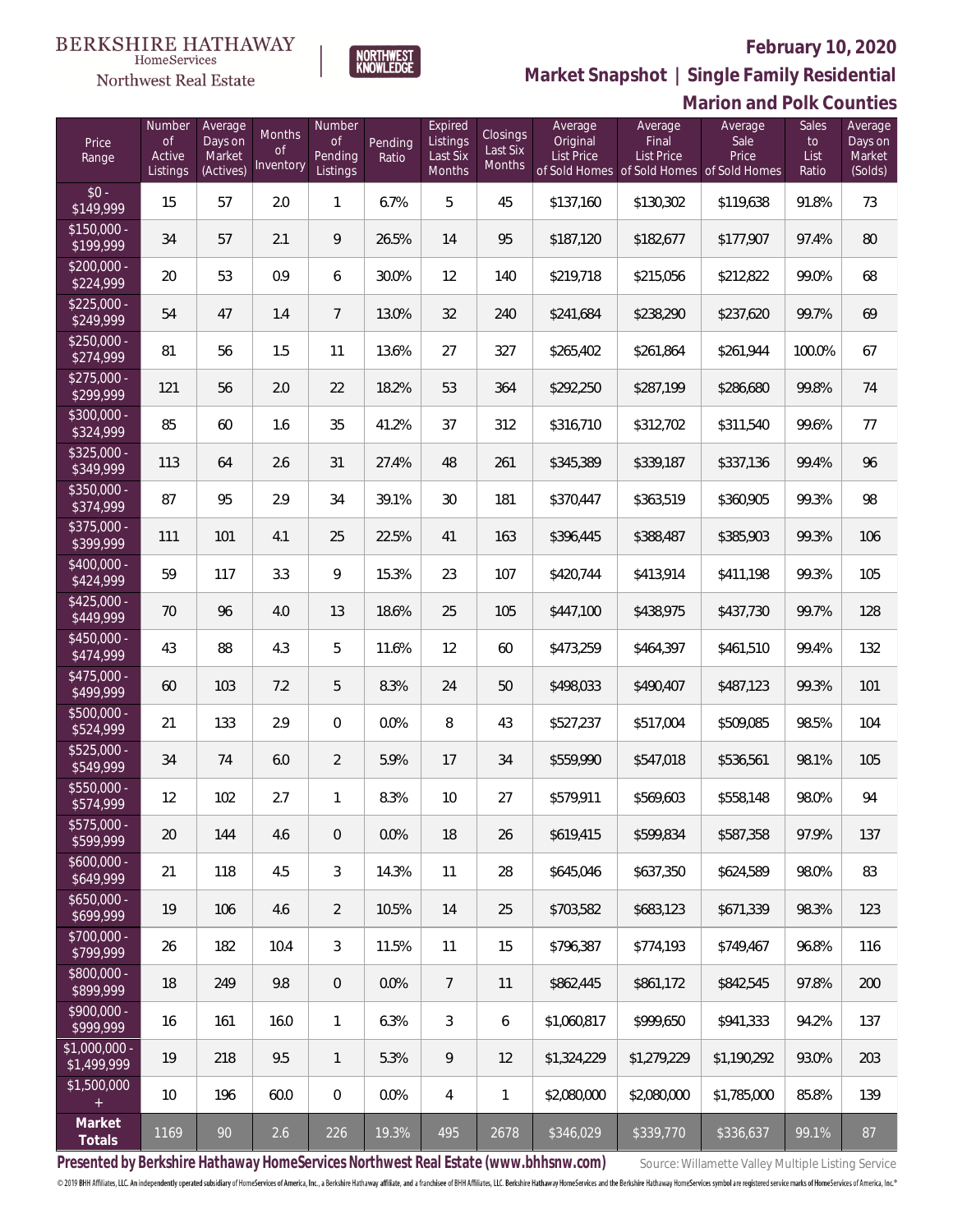



# **February 10, 2020**

**Market Snapshot | Single Family Residential**

**Keizer**

| Price<br>Range                | Number<br><b>of</b><br>Active<br>Listings | Average<br>Days on<br>Market<br>(Actives) | Months<br><b>of</b><br>Inventory | Number<br><b>of</b><br>Pending<br>Listings | Pending<br>Ratio | Expired<br>Listings<br>Last Six<br>Months | <b>Closings</b><br>Last Six<br><b>Months</b> | Average<br>Original<br><b>List Price</b> | Average<br>Final<br>List Price<br>of Sold Homes of Sold Homes | Average<br>Sale<br>Price<br>of Sold Homes | Sales<br>to<br>List<br>Ratio | Average<br>Days on<br>Market<br>(Solds) |
|-------------------------------|-------------------------------------------|-------------------------------------------|----------------------------------|--------------------------------------------|------------------|-------------------------------------------|----------------------------------------------|------------------------------------------|---------------------------------------------------------------|-------------------------------------------|------------------------------|-----------------------------------------|
| $$0 -$<br>\$149,999           | $\boldsymbol{0}$                          | N/A                                       | 0.0                              | $\mathbf 0$                                | N/A              | $\mathbf{1}$                              | $\overline{2}$                               | \$117,500                                | \$115,000                                                     | \$136,500                                 | 118.7%                       | 18                                      |
| $$150,000 -$<br>3199,999      | $\overline{2}$                            | 153                                       | 3.0                              | $\overline{2}$                             | 100.0%           | 0                                         | 4                                            | \$182,950                                | \$182,950                                                     | \$181,438                                 | 99.2%                        | 138                                     |
| $$200,000 -$<br>\$224,999     | $\boldsymbol{0}$                          | N/A                                       | 0.0                              | $\overline{2}$                             | N/A              | 0                                         | 8                                            | \$221,225                                | \$211,975                                                     | \$212,625                                 | 100.3%                       | 72                                      |
| $$225,000 -$<br>\$249,999     | $\sqrt{3}$                                | 59                                        | 1.1                              | $\mathbf{1}$                               | 33.3%            | $\mathbf{1}$                              | 17                                           | \$241,953                                | \$239,129                                                     | \$237,512                                 | 99.3%                        | 58                                      |
| $$250,000 -$<br>\$274,999     | 6                                         | 45                                        | 1.2                              | $\mathbf{1}$                               | 16.7%            | 3                                         | 31                                           | \$262,235                                | \$259,694                                                     | \$262,487                                 | 101.1%                       | 55                                      |
| $$275,000 -$<br>\$299,999     | 11                                        | 49                                        | 1.4                              | $\overline{2}$                             | 18.2%            | $\mathbf{1}$                              | 46                                           | \$290,652                                | \$288,156                                                     | \$287,464                                 | 99.8%                        | 63                                      |
| $$300,000 -$<br>\$324,999     | 14                                        | 74                                        | 2.2                              | 4                                          | 28.6%            | $\overline{2}$                            | 38                                           | \$320,550                                | \$316,300                                                     | \$312,238                                 | 98.7%                        | 75                                      |
| $$325,000 -$<br>\$349,999     | $\mathsf q$                               | 48                                        | 1.7                              | $\mathbf{1}$                               | 11.1%            | 5                                         | 32                                           | \$344,697                                | \$341,878                                                     | \$338,903                                 | 99.1%                        | 68                                      |
| $$350,000 -$<br>\$374,999     | $\overline{7}$                            | 59                                        | 2.2                              | $\boldsymbol{0}$                           | 0.0%             | 3                                         | 19                                           | \$369,953                                | \$360,347                                                     | \$360,104                                 | 99.9%                        | 73                                      |
| $$375,000 -$<br>\$399,999     | 14                                        | 102                                       | 5.6                              | $\overline{2}$                             | 14.3%            | $\mathfrak{Z}$                            | 15                                           | \$394,053                                | \$390,287                                                     | \$386,707                                 | 99.1%                        | 60                                      |
| $$400.000 -$<br>\$424,999     | 6                                         | 261                                       | 3.6                              | $\overline{0}$                             | 0.0%             | $\overline{4}$                            | 10                                           | \$410,075                                | \$411,275                                                     | \$408,395                                 | 99.3%                        | 104                                     |
| $$425,000 -$<br>\$449,999     | 10                                        | 110                                       | 3.5                              | $\overline{0}$                             | 0.0%             | 5                                         | 17                                           | \$437,526                                | \$438,247                                                     | \$438,441                                 | 100.0%                       | 157                                     |
| $$450,000 -$<br>\$474,999     | $\overline{2}$                            | 69                                        | 1.7                              | $\overline{0}$                             | 0.0%             | 3                                         | $\overline{7}$                               | \$454,657                                | \$458,371                                                     | \$462,381                                 | 100.9%                       | 162                                     |
| $$475,000 -$<br>\$499,999     | $\overline{2}$                            | 38                                        | 6.0                              | $\mathbf 0$                                | 0.0%             | 3                                         | $\overline{2}$                               | \$487,250                                | \$487,250                                                     | \$485,000                                 | 99.5%                        | 52                                      |
| $$500,000 -$<br>\$524,999     | 1                                         | 125                                       | 0.8                              | $\overline{0}$                             | 0.0%             | $\overline{0}$                            | 8                                            | \$526,075                                | \$520,675                                                     | \$507,813                                 | 97.5%                        | 76                                      |
| $$525,000 -$<br>\$549,999     | $\overline{4}$                            | 50                                        | 12.0                             | $\mathbf 0$                                | 0.0%             | $\mathbf{1}$                              | $\overline{2}$                               | \$531,950                                | \$574,475                                                     | \$543,213                                 | 94.6%                        | 63                                      |
| \$550,000 -<br>\$574,999      | 0                                         | N/A                                       | 0.0                              | 0                                          | N/A              | $\overline{2}$                            | $\overline{2}$                               | \$562,950                                | \$562,950                                                     | \$555,000                                 | 98.6%                        | 22                                      |
| $$575,000 -$<br>\$599,999     | 1                                         | 439                                       | N/A                              | $\mathbf 0$                                | 0.0%             | $\overline{2}$                            | $\mathbf 0$                                  | N/A                                      | N/A                                                           | N/A                                       | N/A                          | N/A                                     |
| $$600,000 -$<br>\$649,999     | $\overline{2}$                            | 109                                       | 12.0                             | $\overline{0}$                             | 0.0%             | $\overline{0}$                            | $\mathbf{1}$                                 | \$615,000                                | \$615,000                                                     | \$610,000                                 | 99.2%                        | 63                                      |
| $$650,000 -$<br>\$699,999     | 0                                         | N/A                                       | N/A                              | $\overline{0}$                             | N/A              | $\overline{0}$                            | $\overline{0}$                               | N/A                                      | N/A                                                           | N/A                                       | N/A                          | N/A                                     |
| $$700,000 -$<br>\$799,999     | 1                                         | 67                                        | N/A                              | $\mathbf 0$                                | 0.0%             | $\overline{0}$                            | $\mathbf 0$                                  | N/A                                      | N/A                                                           | N/A                                       | N/A                          | N/A                                     |
| \$800,000 -<br>\$899,999      | 1                                         | 535                                       | N/A                              | $\overline{0}$                             | 0.0%             | $\overline{0}$                            | $\overline{0}$                               | N/A                                      | N/A                                                           | N/A                                       | N/A                          | N/A                                     |
| $$900,000 -$<br>\$999,999     | 1                                         | 54                                        | N/A                              | $\mathbf 0$                                | 0.0%             | $\mathbf{0}$                              | $\mathbf 0$                                  | N/A                                      | N/A                                                           | N/A                                       | N/A                          | N/A                                     |
| $$1,000,000 -$<br>\$1,499,999 | 1                                         | 151                                       | N/A                              | $\overline{0}$                             | 0.0%             | $\overline{0}$                            | $\theta$                                     | N/A                                      | N/A                                                           | N/A                                       | N/A                          | N/A                                     |
| \$1,500,000<br>$\pm$          | 0                                         | N/A                                       | N/A                              | $\mathbf 0$                                | N/A              | $\mathbf{0}$                              | $\mathbf 0$                                  | N/A                                      | N/A                                                           | N/A                                       | N/A                          | N/A                                     |
| Market<br>Totals              | 98                                        | 95                                        | 2.3                              | 15                                         | 15.3%            | 39                                        | 261                                          | \$334,136                                | \$331,380                                                     | \$329,745                                 | 99.5%                        | 76                                      |

Presented by Berkshire Hathaway HomeServices Northwest Real Estate (www.bhhsnw.com) source: Willamette Valley Multiple Listing Service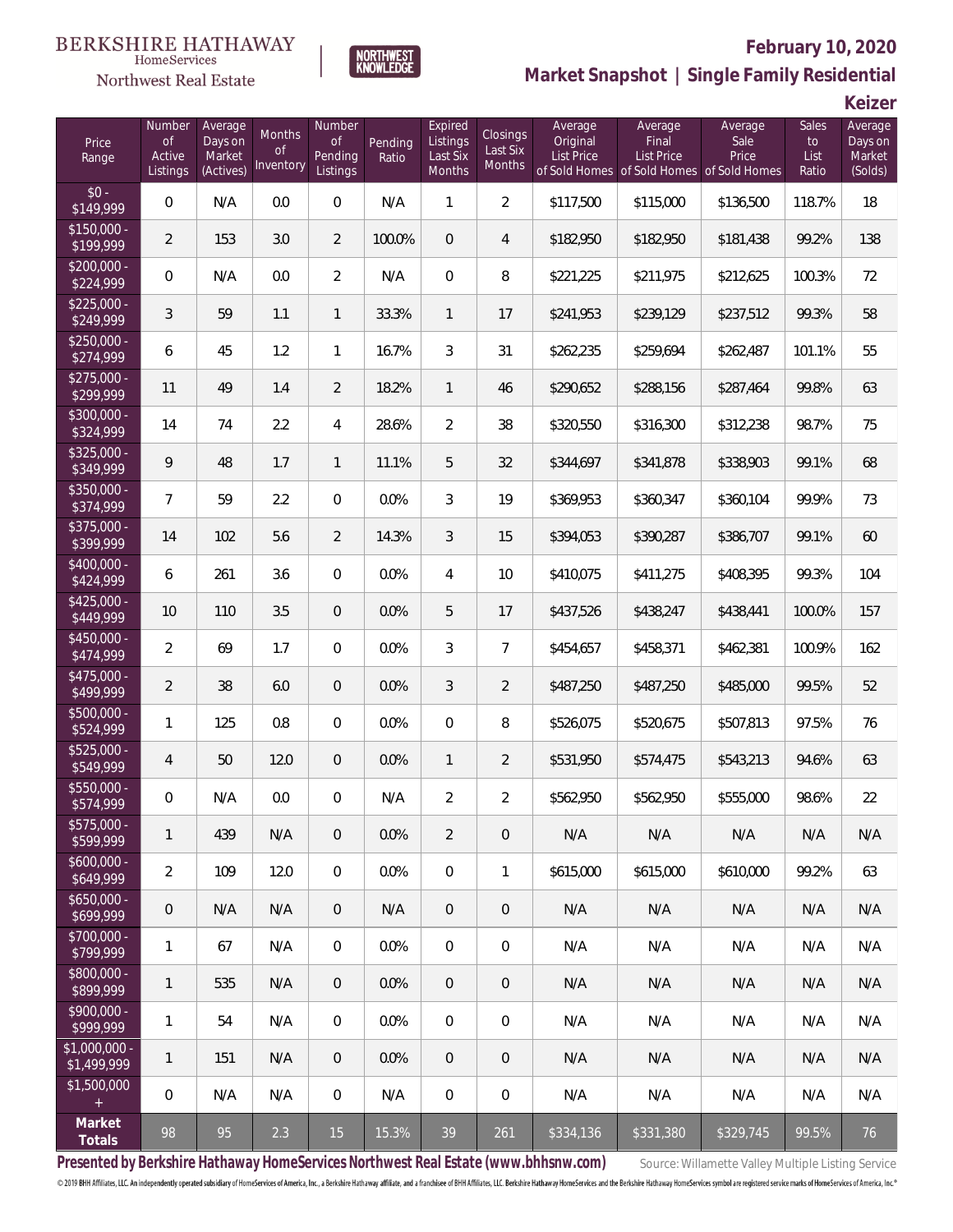

### **February 10, 2020**

**Market Snapshot | Single Family Residential**

| <b>Central Salem</b> |  |
|----------------------|--|
|----------------------|--|

| Price<br>Range               | Number<br>of<br>Active<br>Listings | Average<br>Days on<br>Market<br>(Actives) | Months<br>Οf<br>Inventory | Number<br>0f<br>Pending<br>Listings | Pending<br>Ratio | Expired<br>Listings<br>Last Six<br>Months | Closings<br>Last Six<br>Months | Average<br>Original<br><b>List Price</b> | Average<br>Final<br><b>List Price</b><br>of Sold Homes of Sold Homes of Sold Homes | Average<br>Sale<br>Price | Sales<br>to<br>List<br>Ratio | Average<br>Days on<br>Market<br>(Solds) |
|------------------------------|------------------------------------|-------------------------------------------|---------------------------|-------------------------------------|------------------|-------------------------------------------|--------------------------------|------------------------------------------|------------------------------------------------------------------------------------|--------------------------|------------------------------|-----------------------------------------|
| $$0 -$<br>\$149,999          | $\mathbf{1}$                       | 24                                        | 0.6                       | $\overline{0}$                      | 0.0%             | $\overline{1}$                            | 10 <sup>°</sup>                | \$142,730                                | \$128,670                                                                          | \$118,300                | 91.9%                        | 70                                      |
| $$150,000 -$<br>\$199,999    | 6                                  | 53                                        | 1.4                       | $\mathbf{1}$                        | 16.7%            | $\overline{7}$                            | 25                             | \$183,876                                | \$181,116                                                                          | \$177,098                | 97.8%                        | 60                                      |
| $$200,000 -$<br>\$224,999    | 6                                  | 77                                        | 0.8                       | $\overline{0}$                      | 0.0%             | $\mathbf{1}$                              | 45                             | \$219,581                                | \$212,919                                                                          | \$212,702                | 99.9%                        | 69                                      |
| $$225,000 -$<br>\$249,999    | 18                                 | 60                                        | 2.1                       | $\overline{0}$                      | 0.0%             | 8                                         | 52                             | \$238,092                                | \$234,205                                                                          | \$235,451                | 100.5%                       | 61                                      |
| $$250,000 -$<br>\$274,999    | 19                                 | 65                                        | 3.1                       | $\mathbf{1}$                        | 5.3%             | $\overline{4}$                            | 37                             | \$263,759                                | \$260,554                                                                          | \$261,073                | 100.2%                       | 64                                      |
| $$275,000 -$<br>\$299,999    | 9                                  | 60                                        | 2.3                       | $\mathbf{1}$                        | 11.1%            | 5                                         | 23                             | \$291,961                                | \$284,265                                                                          | \$286,185                | 100.7%                       | 76                                      |
| $$300,000 -$<br>\$324,999    | 3                                  | 64                                        | 1.1                       | $\overline{0}$                      | 0.0%             | 3                                         | 16                             | \$319,250                                | \$315,494                                                                          | \$313,847                | 99.5%                        | 53                                      |
| $$325,000 -$<br>\$349,999    | 3                                  | 47                                        | 2.6                       | $\overline{0}$                      | 0.0%             | $\overline{0}$                            | $\overline{7}$                 | \$342,471                                | \$336,814                                                                          | \$336,971                | 100.0%                       | 51                                      |
| $$350,000 -$<br>\$374,999    | $\overline{2}$                     | 77                                        | N/A                       | $\overline{0}$                      | 0.0%             | $\mathbf{1}$                              | $\overline{0}$                 | N/A                                      | N/A                                                                                | N/A                      | N/A                          | N/A                                     |
| \$375,000 -<br>\$399,999     | $\mathbf{1}$                       | 89                                        | 2.0                       | $\overline{0}$                      | 0.0%             | $\overline{0}$                            | 3                              | \$411,633                                | \$387,967                                                                          | \$378,300                | 97.5%                        | 79                                      |
| $$400,000 -$<br>\$424,999    | $\mathbf 0$                        | N/A                                       | 0.0                       | $\overline{0}$                      | N/A              | $\mathbf 0$                               | $\mathbf{1}$                   | \$429,900                                | \$419,900                                                                          | \$413,000                | 98.4%                        | 65                                      |
| $$425,000 -$<br>\$449,999    | $\mathbf{1}$                       | 388                                       | 6.0                       | $\overline{0}$                      | 0.0%             | $\overline{0}$                            | $\mathbf{1}$                   | \$425,000                                | \$425,000                                                                          | \$425,000                | 100.0%                       | 84                                      |
| $$450,000 -$<br>\$474,999    | $\overline{2}$                     | 30                                        | N/A                       | $\Omega$                            | 0.0%             | $\overline{0}$                            | $\overline{0}$                 | N/A                                      | N/A                                                                                | N/A                      | N/A                          | N/A                                     |
| $$475,000 -$<br>\$499,999    | $\mathbf{1}$                       | $\overline{3}$                            | N/A                       | $\overline{0}$                      | 0.0%             | $\overline{0}$                            | 0                              | N/A                                      | N/A                                                                                | N/A                      | N/A                          | N/A                                     |
| $$500,000 -$<br>\$524,999    | $\mathbf 0$                        | N/A                                       | N/A                       | $\Omega$                            | N/A              | $\overline{0}$                            | $\overline{0}$                 | N/A                                      | N/A                                                                                | N/A                      | N/A                          | N/A                                     |
| $$525,000 -$<br>\$549,999    | 0                                  | N/A                                       | N/A                       | $\overline{0}$                      | N/A              | $\overline{0}$                            | 0                              | N/A                                      | N/A                                                                                | N/A                      | N/A                          | N/A                                     |
| $$550,000 -$<br>\$574,999    | 0                                  | N/A                                       | N/A                       | $\overline{0}$                      | N/A              | $\overline{0}$                            | 0                              | N/A                                      | N/A                                                                                | N/A                      | N/A                          | N/A                                     |
| $$575,000 -$<br>\$599,999    | $\mathbf 0$                        | N/A                                       | N/A                       | $\,0\,$                             | N/A              | $\mathbf 0$                               | $\mathbf 0$                    | N/A                                      | N/A                                                                                | N/A                      | N/A                          | N/A                                     |
| $$600,000 -$<br>\$649,999    | $\mathbf 0$                        | N/A                                       | N/A                       | $\mathbf 0$                         | N/A              | $\mathbf 0$                               | 0                              | N/A                                      | N/A                                                                                | N/A                      | N/A                          | N/A                                     |
| $$650,000 -$<br>\$699,999    | $\mathbf 0$                        | N/A                                       | N/A                       | $\overline{0}$                      | N/A              | $\mathbf 0$                               | 0                              | N/A                                      | N/A                                                                                | N/A                      | N/A                          | N/A                                     |
| $$700,000 -$<br>\$799,999    | 1                                  | 94                                        | N/A                       | $\overline{0}$                      | 0.0%             | $\mathbf 0$                               | 0                              | N/A                                      | N/A                                                                                | N/A                      | N/A                          | N/A                                     |
| $$800,000 -$<br>\$899,999    | $\theta$                           | N/A                                       | N/A                       | $\overline{0}$                      | N/A              | $\mathbf 0$                               | 0                              | N/A                                      | N/A                                                                                | N/A                      | N/A                          | N/A                                     |
| $$900,000 -$<br>\$999,999    | 0                                  | N/A                                       | N/A                       | $\overline{0}$                      | N/A              | $\mathbf 0$                               | 0                              | N/A                                      | N/A                                                                                | N/A                      | N/A                          | N/A                                     |
| \$1,000,000 -<br>\$1,499,999 | $\theta$                           | N/A                                       | N/A                       | $\overline{0}$                      | N/A              | $\overline{0}$                            | 0                              | N/A                                      | N/A                                                                                | N/A                      | N/A                          | N/A                                     |
| \$1,500,000<br>$\pm$         | $\mathbb O$                        | N/A                                       | N/A                       | $\mathbf 0$                         | N/A              | $\mathbf 0$                               | 0                              | N/A                                      | N/A                                                                                | N/A                      | N/A                          | N/A                                     |
| Market<br>Totals             | 73                                 | 65                                        | 2.0                       | $\overline{3}$                      | 4.1%             | $30\,$                                    | 220                            | \$247,070                                | \$241,671                                                                          | \$241,003                | 99.7%                        | 64                                      |

**NORTHWEST**<br>KNOWLEDGE

Presented by Berkshire Hathaway HomeServices Northwest Real Estate (www.bhhsnw.com) source: Willamette Valley Multiple Listing Service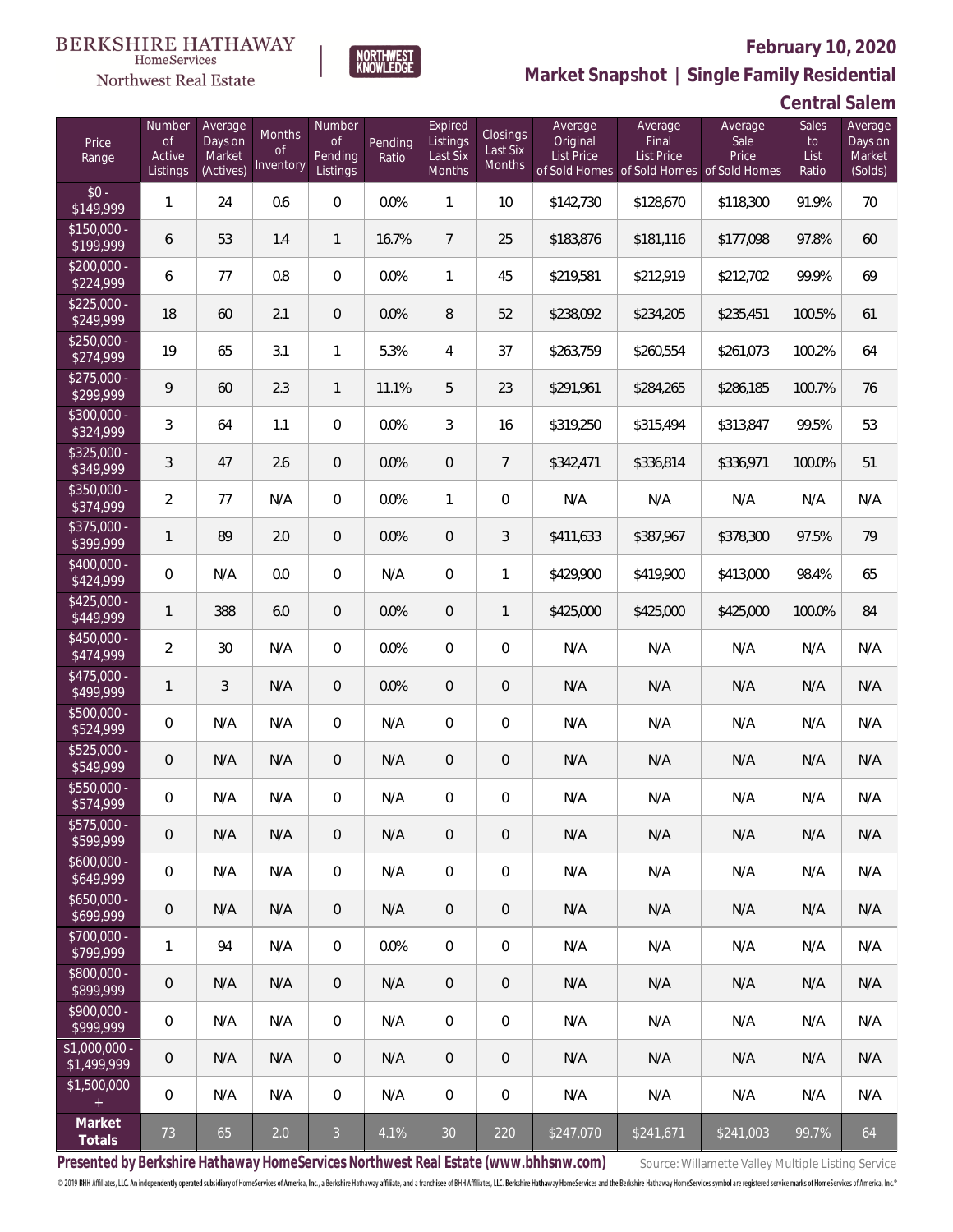Sales

**Average** 

**Suburban E Salem/North**



Average

 $M$ ont

Number

**NORTHWEST**<br>KNOWLEDGE

Expired

Average

Northwest Real Estate

Number

 $\frac{$15}{15}$ 

 $\frac{$20}{$22}$ 

 $\frac{1}{22}$ <br> $\frac{1}{24}$ 

 $\frac{1}{25}$ 

 $\frac{$27}{20}$ 

 $$30$ <br> $$32$ 

 $\frac{$32}{\$3}$ 

 $\frac{$35}{\$3}$ 

 $\frac{$37}{339}$ 

 $$40$ <br> $$42$ 

 $\frac{$42}{$44}$ 

 $$45$ <br> $$47$ 

 $$47$ <br> $$49$ 

 $$50$ <br> $$52$ 

 $$52$ <br> $$54$ 

 $355$ 

 $$57$ <br>\$50

 $$60$ <br>\$64

 $$65$ <br>\$60

 $$70$ <br> $$7^0$ 

\$80<br>\$80

 $$90$ 

 $$1,00$ 

 $$1,5$ 

**Market Snapshot | Single Family Residential**

Average

Average

| Price<br>Range                       | $\circ f$<br>Active<br>Listings | Days on<br>Market<br>(Actives) | <b>Months</b><br><b>of</b><br>Inventory | <b>of</b><br>Pending<br>Listings | Pending<br>Ratio | Listings<br>Last Six<br>Months | Closings<br>Last Six<br>Months | Original<br><b>List Price</b><br>of Sold Homes | Final<br>List Price | Sale<br>Price<br>of Sold Homes of Sold Homes | to<br>List<br>Ratio | Days or<br>Market<br>(Solds) |
|--------------------------------------|---------------------------------|--------------------------------|-----------------------------------------|----------------------------------|------------------|--------------------------------|--------------------------------|------------------------------------------------|---------------------|----------------------------------------------|---------------------|------------------------------|
| $$0 -$<br>\$149,999                  | 1                               | 10                             | 2.0                                     | 0                                | 0.0%             | 1                              | 3                              | \$180,633                                      | \$167,970           | \$121,333                                    | 72.2%               | 198                          |
| $$150,000 -$<br>\$199,999            | $\overline{2}$                  | 84                             | 4.0                                     | $\overline{2}$                   | 100.0%           | $\mathbf{1}$                   | 3                              | \$172,300                                      | \$172,300           | \$170,550                                    | 99.0%               | 30                           |
| $\sqrt{$200,000}$ -<br>\$224,999     | $\overline{2}$                  | 26                             | 1.2                                     | 0                                | 0.0%             | 3                              | 10                             | \$216,818                                      | \$212,018           | \$210,278                                    | 99.2%               | 67                           |
| $$225,000 -$<br>\$249,999            | 3                               | 30                             | 1.1                                     | 1                                | 33.3%            | $\overline{2}$                 | 17                             | \$243,024                                      | \$240,959           | \$237,799                                    | 98.7%               | 64                           |
| $$250,000 -$<br>\$274,999            | 8                               | 87                             | 1.1                                     | $\mathbf{1}$                     | 12.5%            | 0                              | 44                             | \$265,743                                      | \$263,218           | \$262,934                                    | 99.9%               | 66                           |
| $$275,000 -$<br>\$299,999            | 16                              | 53                             | 1.7                                     | 9                                | 56.3%            | 8                              | 55                             | \$293,771                                      | \$287,933           | \$286,953                                    | 99.7%               | 69                           |
| \$300,000 -<br>\$324,999             | 13                              | 59                             | 1.7                                     | 18                               | 138.5%           | 7                              | 45                             | \$314,736                                      | \$310,795           | \$310,747                                    | 100.0%              | 77                           |
| $$325,000 -$<br>\$349,999            | 8                               | 69                             | 1.7                                     | 20                               | 250.0%           | 0                              | 29                             | \$343,053                                      | \$339,160           | \$339,274                                    | 100.0%              | 71                           |
| $\overline{$350,000}$ -<br>\$374,999 | 5                               | 98                             | 2.3                                     | 6                                | 120.0%           | 4                              | 13                             | \$360,338                                      | \$359,920           | \$361,488                                    | 100.4%              | 74                           |
| \$375,000 -<br>\$399,999             | $\mathfrak{Z}$                  | 62                             | 1.2                                     | 6                                | 200.0%           | $\mathbf{1}$                   | 15                             | \$389,486                                      | \$386,153           | \$383,520                                    | 99.3%               | 88                           |
| \$400,000 -<br>\$424,999             | $\mathbf{0}$                    | N/A                            | N/A                                     | 2                                | N/A              | 0                              | 0                              | N/A                                            | N/A                 | N/A                                          | N/A                 | N/A                          |
| \$425,000 -<br>\$449,999             | 3                               | 108                            | N/A                                     | $\mathbf{1}$                     | 33.3%            | $\mathbf 0$                    | $\overline{0}$                 | N/A                                            | N/A                 | N/A                                          | N/A                 | N/A                          |
| \$450,000 -<br>\$474,999             | $\overline{0}$                  | N/A                            | 0.0                                     | 0                                | N/A              | 0                              | 1                              | \$449,900                                      | \$449,900           | \$450,000                                    | 100.0%              | 39                           |
| \$475,000 -<br>\$499,999             | 1                               | 87                             | 6.0                                     | $\theta$                         | 0.0%             | $\mathbf 0$                    | $\mathbf{1}$                   | \$479,900                                      | \$479,900           | \$475,900                                    | 99.2%               | 47                           |
| \$500,000 -<br>\$524,999             | $\mathbf{0}$                    | N/A                            | 0.0                                     | 0                                | N/A              | 0                              | $\mathbf{1}$                   | \$579,900                                      | \$539,000           | \$509,000                                    | 94.4%               | 136                          |
| \$525,000 -<br>\$549,999             | 1                               | 89                             | 3.0                                     | $\theta$                         | 0.0%             | $\overline{0}$                 | $\overline{2}$                 | \$597,400                                      | \$559,450           | \$538,357                                    | 96.2%               | 164                          |
| \$550,000 -<br>\$574,999             | 1                               | $\mathbf 0$                    | 3.0                                     | 0                                | 0.0%             | $\mathbf 0$                    | $\overline{2}$                 | \$615,450                                      | \$596,950           | \$555,000                                    | 93.0%               | 80                           |
| $$575,000 -$<br>\$599,999            | 1                               | 144                            | 3.0                                     | $\overline{0}$                   | 0.0%             | 1                              | 2                              | \$589,500                                      | \$589,500           | \$582,500                                    | 98.8%               | 57                           |
| $$600,000 -$<br>\$649,999            | 0                               | N/A                            | 0.0                                     | 0                                | N/A              | 0                              | $\mathbf{1}$                   | \$596.600                                      | \$596,600           | \$600,000                                    | 100.6%              | 42                           |
| $$650,000 -$<br>\$699,999            | 1                               | 133                            | 6.0                                     | 0                                | 0.0%             | 0                              | $\mathbf{1}$                   | \$689,900                                      | \$659,000           | \$659,000                                    | 100.0%              | 170                          |
| $$700,000 -$<br>\$799,999            | $\overline{2}$                  | 360                            | N/A                                     | 0                                | 0.0%             | $\mathbf{1}$                   | $\mathbf 0$                    | N/A                                            | N/A                 | N/A                                          | N/A                 | N/A                          |
| \$800,000 -<br>\$899,999             | $\mathbf 0$                     | N/A                            | N/A                                     | 0                                | N/A              | $\mathbf{1}$                   | $\overline{0}$                 | N/A                                            | N/A                 | N/A                                          | N/A                 | N/A                          |
| \$900,000 -<br>\$999,999             | $\overline{0}$                  | N/A                            | N/A                                     | 0                                | N/A              | $\mathbf 0$                    | $\boldsymbol{0}$               | N/A                                            | N/A                 | N/A                                          | N/A                 | N/A                          |
| \$1,000,000 -<br>\$1,499,999         | 1                               | 163                            | 3.0                                     | $\mathbf 0$                      | 0.0%             | $\mathbf{1}$                   | $\overline{2}$                 | \$1,244,450                                    | \$1,224,450         | \$1,088,000                                  | 88.9%               | 192                          |
| \$1,500,000<br>$+$                   | $\overline{0}$                  | N/A                            | 0.0                                     | 0                                | N/A              | 0                              | $\mathbf{1}$                   | \$2,080,000                                    | \$2,080,000         | \$1,785,000                                  | 85.8%               | 139                          |
| Market<br>Totals                     | 72                              | 77                             | 1.7                                     | 66                               | 91.7%            | 31                             | 248                            | \$325,873                                      | \$321,343           | \$317,153                                    | 98.7%               | 75                           |

Presented by Berkshire Hathaway HomeServices Northwest Real Estate (www.bhhsnw.com) source: Willamette Valley Multiple Listing Service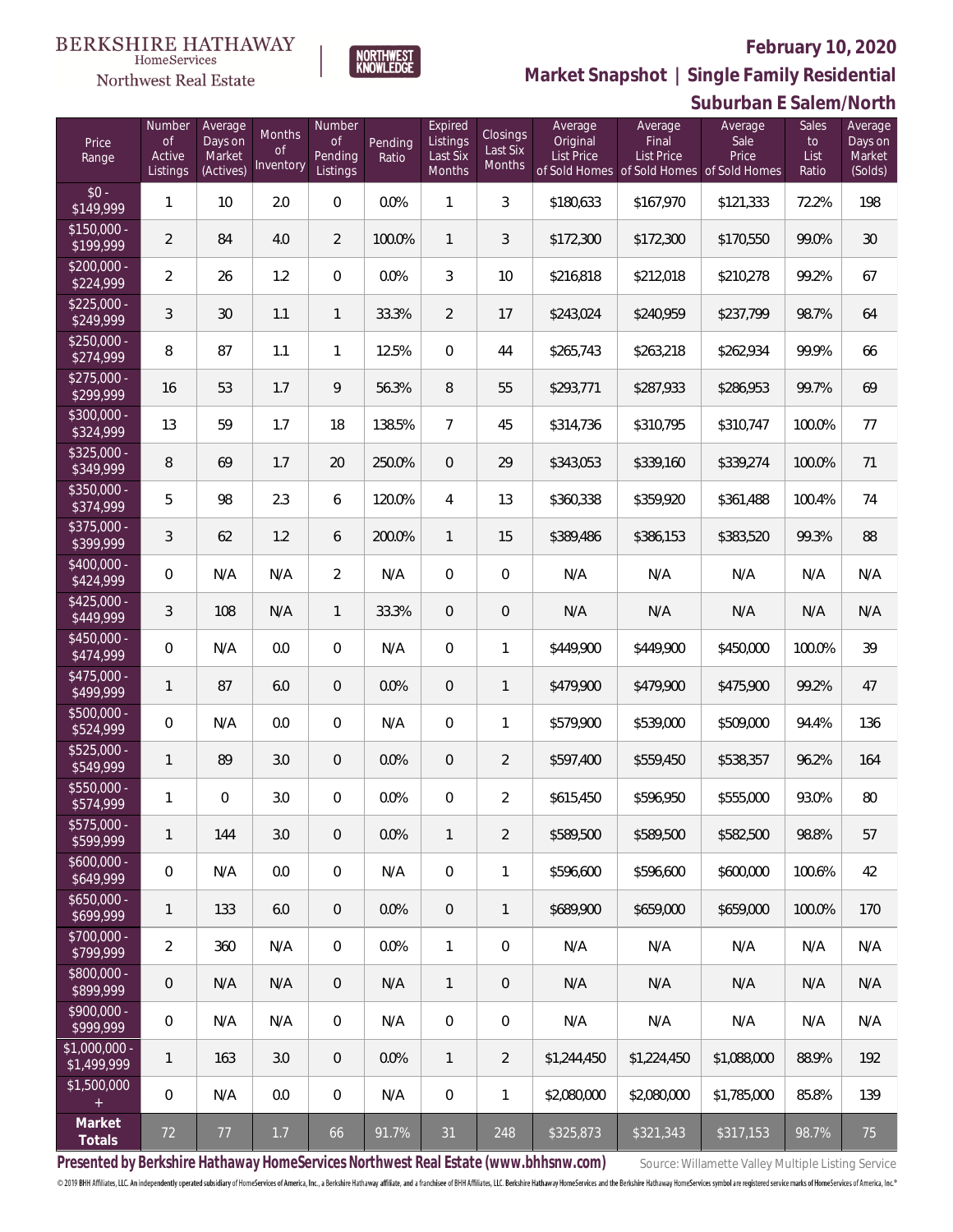

HomeServices

**Market Snapshot | Single Family Residential**

|                           |                                               |                                           |                                  |                                            |                  |                                                  |                                       |                                          |                                       | Suburban E Salem/South                                                |                              |                                         |
|---------------------------|-----------------------------------------------|-------------------------------------------|----------------------------------|--------------------------------------------|------------------|--------------------------------------------------|---------------------------------------|------------------------------------------|---------------------------------------|-----------------------------------------------------------------------|------------------------------|-----------------------------------------|
| Price<br>Range            | Number<br>$\mathsf{of}$<br>Active<br>Listings | Average<br>Days on<br>Market<br>(Actives) | Months<br><b>of</b><br>Inventory | Number<br><b>of</b><br>Pending<br>Listings | Pending<br>Ratio | Expired<br>Listings<br>Last Six<br><b>Months</b> | <b>Closings</b><br>Last Six<br>Months | Average<br>Original<br><b>List Price</b> | Average<br>Final<br><b>List Price</b> | Average<br>Sale<br>Price<br>of Sold Homes of Sold Homes of Sold Homes | Sales<br>to<br>List<br>Ratio | Average<br>Days on<br>Market<br>(Solds) |
| $$0 -$<br>\$149,999       | $\mathbf{1}$                                  | 99                                        | 0.9                              | $\mathbf{0}$                               | 0.0%             | $\overline{0}$                                   | $\overline{7}$                        | \$117,114                                | \$113,543                             | \$114,343                                                             | 100.7%                       | 62                                      |
| $$150,000 -$<br>\$199,999 | 1                                             | 12                                        | 1.0                              | $\overline{0}$                             | 0.0%             | $\mathbf{1}$                                     | 6                                     | \$201,283                                | \$195,617                             | \$184,033                                                             | 94.1%                        | 95                                      |
| $$200,000 -$<br>\$224,999 | $\overline{2}$                                | 83                                        | 0.8                              | $\mathbf{0}$                               | 0.0%             | 1                                                | 15                                    | \$220,473                                | \$216,820                             | \$214,360                                                             | 98.9%                        | 50                                      |
| $$225,000 -$<br>\$249,999 | $\overline{4}$                                | 36                                        | 0.9                              | $\overline{0}$                             | 0.0%             | 4                                                | 28                                    | \$238,825                                | \$237,714                             | \$240,184                                                             | 101.0%                       | 62                                      |
| $$250,000 -$<br>\$274,999 | 9                                             | 32                                        | 1.3                              | $\overline{2}$                             | 22.2%            | $\overline{7}$                                   | 42                                    | \$265,883                                | \$260,995                             | \$262,125                                                             | 100.4%                       | 71                                      |
| $$275,000 -$<br>\$299,999 | 8                                             | 64                                        | 1.6                              | $\overline{2}$                             | 25.0%            | $7\overline{ }$                                  | 30                                    | \$289,020                                | \$282,827                             | \$283,956                                                             | 100.4%                       | 71                                      |
| $$300,000 -$<br>\$324,999 | 4                                             | 26                                        | 2.0                              | $\mathbf{1}$                               | 25.0%            | 4                                                | 12                                    | \$320,433                                | \$317,642                             | \$309,200                                                             | 97.3%                        | 97                                      |
| $$325,000 -$<br>\$349,999 | $\overline{2}$                                | 36                                        | 2.4                              | $\mathbf{0}$                               | 0.0%             | $\overline{2}$                                   | 5                                     | \$340,960                                | \$335,940                             | \$333,460                                                             | 99.3%                        | 92                                      |
| \$350,000 -<br>\$374,999  | $\overline{2}$                                | 55                                        | 4.0                              | $\mathbf{1}$                               | 50.0%            | $\overline{0}$                                   | 3                                     | \$373,267                                | \$358,600                             | \$353,633                                                             | 98.6%                        | 41                                      |
| $$375,000 -$<br>\$399,999 | $\overline{0}$                                | N/A                                       | 0.0                              | $\overline{0}$                             | N/A              | $\mathbf{1}$                                     | $\mathbf{1}$                          | \$395,000                                | \$395,000                             | \$395,000                                                             | 100.0%                       | 45                                      |
| $$400,000 -$<br>\$424,999 | $\overline{0}$                                | N/A                                       | 0.0                              | $\overline{0}$                             | N/A              | $\overline{0}$                                   | 1                                     | \$339,000                                | \$439,000                             | \$420,000                                                             | 95.7%                        | 62                                      |
| $$425,000 -$<br>\$449,999 | 3                                             | 46                                        | 6.0                              | $\overline{0}$                             | 0.0%             | $\mathbf{1}$                                     | 3                                     | \$464,967                                | \$438,300                             | \$434,167                                                             | 99.1%                        | 79                                      |
| $$450,000 -$<br>\$474,999 | $\overline{0}$                                | N/A                                       | 0.0                              | $\,0\,$                                    | N/A              | $\overline{0}$                                   | $\overline{2}$                        | \$510,325                                | \$474,475                             | \$466,000                                                             | 98.2%                        | 181                                     |
| $$475,000 -$<br>\$499,999 | $\overline{2}$                                | 51                                        | 6.0                              | 1                                          | 50.0%            | $\overline{0}$                                   | $\overline{2}$                        | \$500,000                                | \$487,450                             | \$492,450                                                             | 101.0%                       | 191                                     |
| \$500,000 -<br>\$524,999  | $\overline{2}$                                | 71                                        | 2.4                              | $\,0\,$                                    | 0.0%             | $\overline{0}$                                   | 5                                     | \$538,180                                | \$528,580                             | \$510,475                                                             | 96.6%                        | 83                                      |
| $$525,000 -$<br>\$549,999 | 1                                             | 77                                        | 1.0                              | $\theta$                                   | 0.0%             | $\mathbf{1}$                                     | 6                                     | \$587,483                                | \$554,717                             | \$541,067                                                             | 97.5%                        | 91                                      |
| \$550,000 -<br>\$574,999  | 0                                             | N/A                                       | N/A                              | 0                                          | N/A              |                                                  | 0                                     | N/A                                      | N/A                                   | N/A                                                                   | N/A                          | N/A                                     |
| $$575,000 -$<br>\$599,999 | $\overline{2}$                                | 131                                       | 3.0                              | $\overline{0}$                             | 0.0%             | $\mathbf{1}$                                     | 4                                     | \$618,725                                | \$598,725                             | \$581,250                                                             | 97.1%                        | 75                                      |
| $$600,000 -$<br>\$649,999 | $\overline{2}$                                | 25                                        | 6.0                              | $\mathbf{1}$                               | 50.0%            | $\overline{0}$                                   | $\overline{2}$                        | \$635,000                                | \$635,000                             | \$632,500                                                             | 99.6%                        | 53                                      |
| $$650,000 -$<br>\$699,999 | 1                                             | 160                                       | 3.0                              | $\overline{0}$                             | 0.0%             | $\overline{2}$                                   | $\overline{2}$                        | \$699,500                                | \$669,993                             | \$669,993                                                             | 100.0%                       | 120                                     |
| $$700,000 -$<br>\$799,999 | $\overline{0}$                                | N/A                                       | N/A                              | $\overline{0}$                             | N/A              | $\overline{0}$                                   | 0                                     | N/A                                      | N/A                                   | N/A                                                                   | N/A                          | N/A                                     |
| $$800,000 -$<br>\$899,999 | 1                                             | 214                                       | 6.0                              | $\mathbf 0$                                | 0.0%             | 0                                                | 1                                     | \$800,000                                | \$815,000                             | \$810,000                                                             | 99.4%                        | 83                                      |

Presented by Berkshire Hathaway HomeServices Northwest Real Estate (www.bhhsnw.com) source: Willamette Valley Multiple Listing Service

\$900,000 -<br>\$999,999

\$1,000,000 -

\$1,500,000

**Market**

© 2019 BHH Affiliates, LLC. An independently operated subsidiary of HomeServices of America, Inc., a Berkshire Hathaway affiliate, and a franchisee of BHH Affiliates, LLC. Berkshire Hathaway HomeServices and the Berkshire

**Totals** <sup>48</sup> <sup>56</sup> 1.6 <sup>8</sup> 16.7% <sup>33</sup> <sup>178</sup> \$316,368 \$310,278 \$307,612 99.1% <sup>75</sup>

\$999,999 <sup>0</sup> N/A N/A <sup>0</sup> N/A <sup>0</sup> <sup>0</sup> N/A N/A N/A N/A N/A

\$1,499,999 <sup>1</sup> <sup>18</sup> 6.0 <sup>0</sup> 0.0% <sup>0</sup> <sup>1</sup> \$1,475,000 \$1,475,000 \$1,370,000 92.9% <sup>166</sup>

0 | N/A | N/A | 0 | N/A | 0 | 0 | N/A | N/A | N/A | N/A | N/A | N/A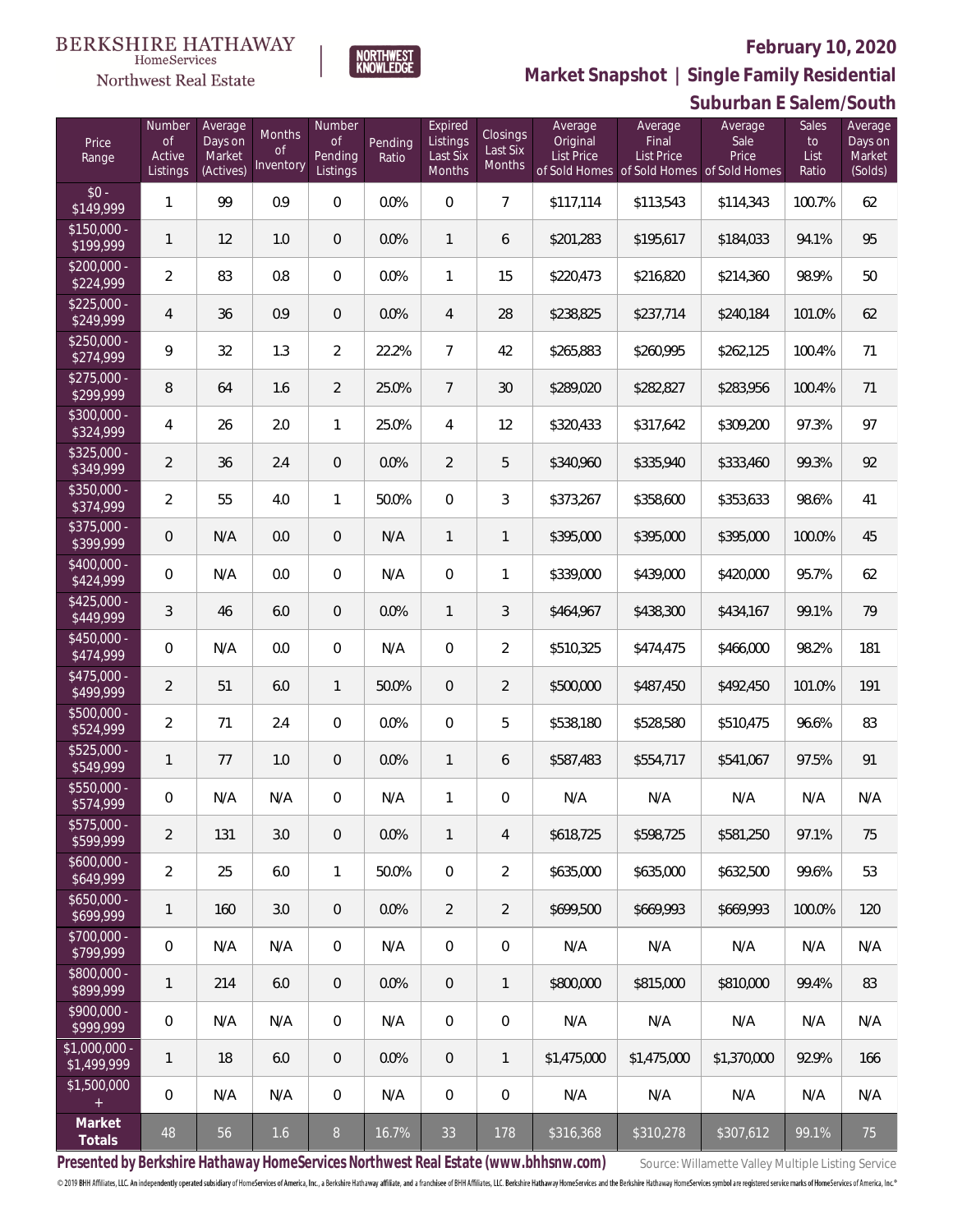

 $\label{lem:sevices} \textsc{Home} \textsc{Service} \textsc{s}$ Northwest Real Estate

**Market Snapshot | Single Family Residential**

#### **Southeast Salem**

| Price<br>Range               | Number<br><b>of</b><br>Active<br>Listings | Average<br>Days on<br>Market<br>(Actives) | Months<br><b>of</b><br>Inventory | Number<br>of<br>Pending<br>Listings | Pending<br>Ratio | Expired<br>Listings<br>Last Six<br><b>Months</b> | Closings<br>Last Six<br>Months | Average<br>Original<br><b>List Price</b> | Average<br>Final<br><b>List Price</b><br>of Sold Homes of Sold Homes of Sold Homes | Average<br>Sale<br>Price | Sales<br>to<br>List<br>Ratio | Average<br>Days on<br>Market<br>(Solds) |
|------------------------------|-------------------------------------------|-------------------------------------------|----------------------------------|-------------------------------------|------------------|--------------------------------------------------|--------------------------------|------------------------------------------|------------------------------------------------------------------------------------|--------------------------|------------------------------|-----------------------------------------|
| $$0 -$<br>\$149,999          | $\overline{0}$                            | N/A                                       | N/A                              | $\mathbf{0}$                        | N/A              | $\Omega$                                         | $\overline{0}$                 | N/A                                      | N/A                                                                                | N/A                      | N/A                          | N/A                                     |
| $$150,000 -$<br>\$199,999    | 5                                         | 50                                        | 3.8                              | $\overline{0}$                      | 0.0%             | $\overline{0}$                                   | 8                              | \$190,238                                | \$184,550                                                                          | \$177,191                | 96.0%                        | 70                                      |
| $$200,000 -$<br>\$224,999    | $\overline{2}$                            | 16                                        | 1.1                              | $\mathbf{1}$                        | 50.0%            | 3                                                | 11                             | \$215,845                                | \$210,386                                                                          | \$214,561                | 102.0%                       | 70                                      |
| $$225,000 -$<br>\$249,999    | $\mathfrak{Z}$                            | 31                                        | 0.7                              | $\overline{2}$                      | 66.7%            | 5                                                | 26                             | \$246,892                                | \$241,038                                                                          | \$238,379                | 98.9%                        | 68                                      |
| $$250,000 -$<br>\$274,999    | 9                                         | 18                                        | 1.5                              | $\overline{0}$                      | 0.0%             | $\overline{2}$                                   | 37                             | \$264,903                                | \$259,719                                                                          | \$261,967                | 100.9%                       | 53                                      |
| $$275,000 -$<br>\$299,999    | 12                                        | 60                                        | 1.9                              | $\overline{0}$                      | 0.0%             | 6                                                | 37                             | \$295,165                                | \$288,735                                                                          | \$287,466                | 99.6%                        | 60                                      |
| $$300,000 -$<br>\$324,999    | 11                                        | 50                                        | 1.3                              | 3                                   | 27.3%            | 4                                                | 50                             | \$315,586                                | \$312,306                                                                          | \$312,090                | 99.9%                        | 72                                      |
| $$325,000 -$<br>\$349,999    | 15                                        | 70                                        | 2.6                              | $\mathbf{1}$                        | 6.7%             | 6                                                | 35                             | \$347,534                                | \$336,423                                                                          | \$335,902                | 99.8%                        | 88                                      |
| $$350,000 -$<br>\$374,999    | 9                                         | 90                                        | 1.6                              | 3                                   | 33.3%            | 6                                                | 34                             | \$374,405                                | \$363,079                                                                          | \$360,374                | 99.3%                        | 97                                      |
| $$375,000 -$<br>\$399,999    | 22                                        | 92                                        | 5.5                              | $\overline{2}$                      | 9.1%             | 10                                               | 24                             | \$402,552                                | \$391,195                                                                          | \$386,213                | 98.7%                        | 85                                      |
| $$400,000 -$<br>\$424,999    | 13                                        | 115                                       | 4.6                              | $\Omega$                            | 0.0%             | 5                                                | 17                             | \$426,367                                | \$416,014                                                                          | \$411,482                | 98.9%                        | 75                                      |
| $$425,000 -$<br>\$449,999    | 19                                        | 75                                        | 5.7                              | 3                                   | 15.8%            | 6                                                | 20                             | \$456,525                                | \$445,335                                                                          | \$441,226                | 99.1%                        | 115                                     |
| $$450,000 -$<br>\$474,999    | 10 <sup>°</sup>                           | 69                                        | 5.5                              | $\overline{2}$                      | 20.0%            | 1                                                | 11                             | \$478,653                                | \$461,153                                                                          | \$465,217                | 100.9%                       | 190                                     |
| $$475,000 -$<br>\$499,999    | 15                                        | 84                                        | 5.0                              | $\overline{0}$                      | 0.0%             | $\overline{4}$                                   | 18                             | \$490,296                                | \$487,529                                                                          | \$486,321                | 99.8%                        | 87                                      |
| $$500,000 -$<br>\$524,999    | $7\overline{ }$                           | 110                                       | 6.0                              | $\overline{0}$                      | 0.0%             | $\overline{2}$                                   | $\overline{7}$                 | \$515,128                                | \$508,114                                                                          | \$510,728                | 100.5%                       | 66                                      |
| \$525,000 -<br>\$549,999     | $\mathsf{Q}$                              | 52                                        | 18.0                             | $\overline{0}$                      | 0.0%             | $\overline{4}$                                   | 3                              | \$534,633                                | \$539,633                                                                          | \$534,333                | 99.0%                        | 103                                     |
| \$550,000 -<br>\$574,999     | $\mathfrak{Z}$                            | 152                                       | 3.0                              | $\overline{0}$                      | 0.0%             | 1                                                | 6                              | \$585,417                                | \$578,333                                                                          | \$561,383                | 97.1%                        | 107                                     |
| \$575,000 -<br>\$599,999     | 5                                         | 119                                       | 30.0                             | $\theta$                            | 0.0%             | $\overline{2}$                                   | $\mathbf{1}$                   | \$630,000                                | \$599,000                                                                          | \$599,000                | 100.0%                       | 76                                      |
| $$600,000 -$<br>\$649,999    | 5                                         | 148                                       | 3.3                              | $\mathbf 0$                         | 0.0%             | $\overline{4}$                                   | 9                              | \$630,311                                | \$628,878                                                                          | \$623,433                | 99.1%                        | 69                                      |
| $$650,000 -$<br>\$699,999    | $\overline{4}$                            | 34                                        | 4.8                              | 1                                   | 25.0%            | $\overline{2}$                                   | 5                              | \$739,600                                | \$692,600                                                                          | \$664,000                | 95.9%                        | 162                                     |
| $$700,000 -$<br>\$799,999    | $\overline{2}$                            | 114                                       | 2.4                              | $\overline{2}$                      | 100.0%           | $\mathbf{1}$                                     | 5                              | \$732,000                                | \$730,980                                                                          | \$732,400                | 100.2%                       | 81                                      |
| $$800,000 -$<br>\$899,999    | $\mathbf{1}$                              | 189                                       | N/A                              | $\overline{0}$                      | 0.0%             | $\overline{0}$                                   | $\mathbf 0$                    | N/A                                      | N/A                                                                                | N/A                      | N/A                          | N/A                                     |
| $$900,000 -$<br>\$999,999    | $\mathbf{1}$                              | 137                                       | 6.0                              | $\overline{0}$                      | 0.0%             | $\sqrt{0}$                                       | 1                              | \$999,900                                | \$999,900                                                                          | \$950,000                | 95.0%                        | 180                                     |
| \$1,000,000 -<br>\$1,499,999 | $\overline{2}$                            | 156                                       | N/A                              | $\overline{0}$                      | 0.0%             | $\mathbf{1}$                                     | $\overline{0}$                 | N/A                                      | N/A                                                                                | N/A                      | N/A                          | N/A                                     |
| \$1,500,000<br>$+$           | $\mathbf{1}$                              | 314                                       | N/A                              | 0                                   | 0.0%             | $\overline{2}$                                   | 0                              | N/A                                      | N/A                                                                                | N/A                      | N/A                          | N/A                                     |
| Market<br>Totals             | 185                                       | 80                                        | 3.0                              | 20                                  | 10.8%            | 77                                               | 365                            | \$370,477                                | \$362,530                                                                          | \$360,456                | 99.4%                        | 82                                      |

Presented by Berkshire Hathaway HomeServices Northwest Real Estate (www.bhhsnw.com) source: Willamette Valley Multiple Listing Service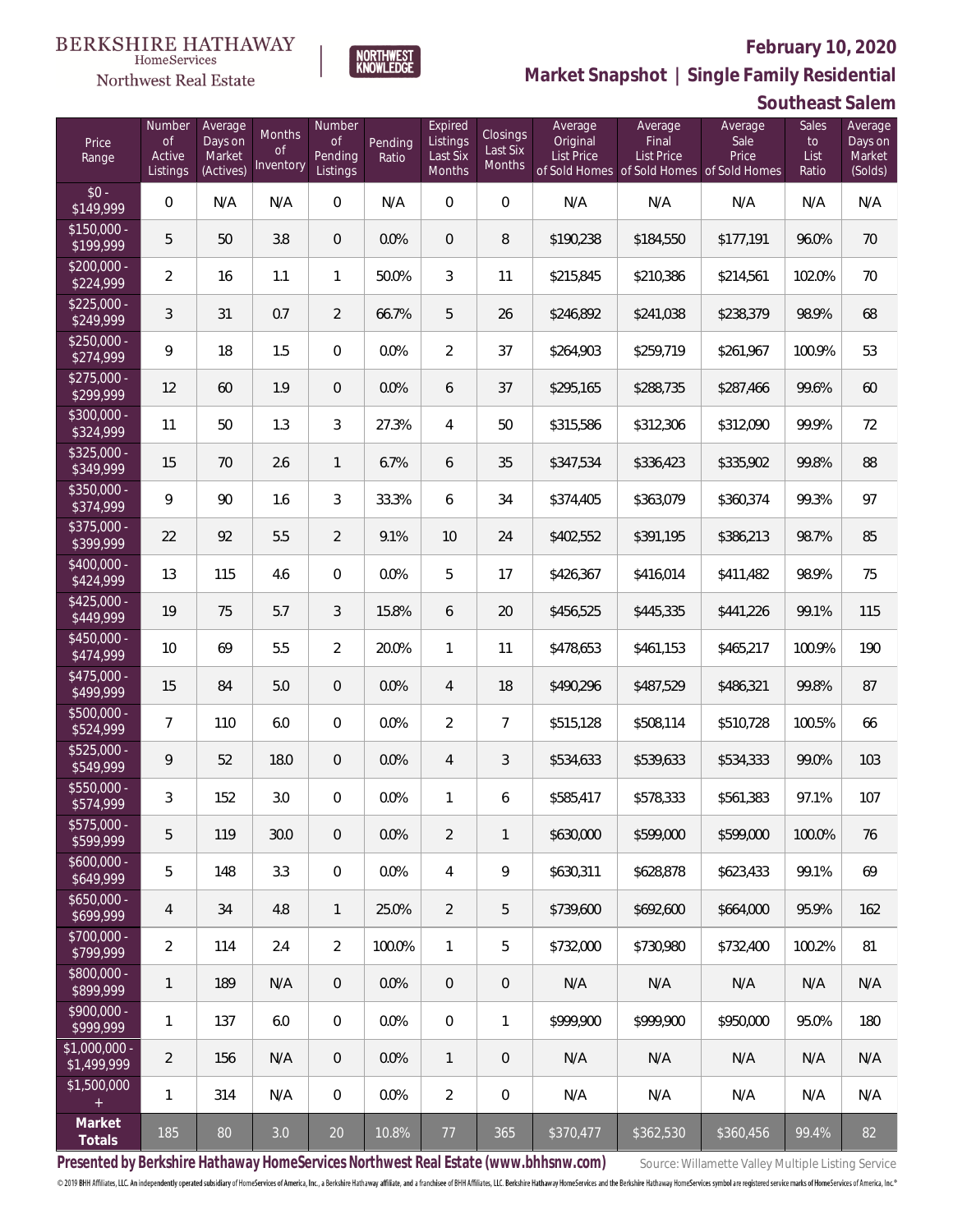

**NORTHWEST**<br>KNOWLEDGE

Northwest Real Estate

**Market Snapshot | Single Family Residential**

**South Salem**

| Price<br>Range                | Number<br><b>of</b><br>Active<br>Listings | Average<br>Days on<br>Market<br>(Actives) | Months<br>Οf<br>Inventory | Number<br><b>of</b><br>Pending<br>Listings | Pending<br>Ratio | Expired<br>Listings<br>Last Six<br>Months | Closings<br>Last Six<br>Months | Average<br>Original<br><b>List Price</b> | Average<br>Final<br><b>List Price</b><br>of Sold Homes of Sold Homes of Sold Homes | Average<br>Sale<br>Price | Sales<br>to<br>List<br>Ratio | Average<br>Days on<br>Market<br>(Solds) |
|-------------------------------|-------------------------------------------|-------------------------------------------|---------------------------|--------------------------------------------|------------------|-------------------------------------------|--------------------------------|------------------------------------------|------------------------------------------------------------------------------------|--------------------------|------------------------------|-----------------------------------------|
| $$0 -$<br>\$149,999           | $\overline{0}$                            | N/A                                       | N/A                       | $\Omega$                                   | N/A              | $\Omega$                                  | $\overline{0}$                 | N/A                                      | N/A                                                                                | N/A                      | N/A                          | N/A                                     |
| $$150,000 -$<br>\$199,999     | $\overline{0}$                            | N/A                                       | 0.0                       | $\overline{0}$                             | N/A              | $\Omega$                                  | $\overline{2}$                 | \$212,500                                | \$189,750                                                                          | \$190,000                | 100.1%                       | 138                                     |
| $$200,000 -$<br>\$224,999     | 1                                         | 80                                        | 1.5                       | $\overline{0}$                             | 0.0%             | $\Omega$                                  | $\overline{4}$                 | \$205,950                                | \$205,950                                                                          | \$212,125                | 103.0%                       | 25                                      |
| $$225,000 -$<br>\$249,999     | $\overline{0}$                            | N/A                                       | 0.0                       | $\mathbf{1}$                               | N/A              | $\mathbf{1}$                              | 8                              | \$247,213                                | \$242,850                                                                          | \$238,050                | 98.0%                        | 76                                      |
| $$250,000 -$<br>\$274,999     | 3                                         | 10                                        | 1.1                       | $\overline{0}$                             | 0.0%             | 0                                         | 16                             | \$264,325                                | \$260,013                                                                          | \$258,606                | 99.5%                        | 77                                      |
| $$275,000 -$<br>\$299,999     | 5                                         | 64                                        | 1.3                       | $\overline{0}$                             | 0.0%             | $\overline{4}$                            | 24                             | \$292,191                                | \$285,670                                                                          | \$286,738                | 100.4%                       | 62                                      |
| $$300,000 -$<br>\$324,999     | 5                                         | 35                                        | 1.3                       | $\Omega$                                   | 0.0%             | $\mathbf{1}$                              | 23                             | \$313,887                                | \$311,300                                                                          | \$311,254                | 100.0%                       | 73                                      |
| $$325,000 -$<br>\$349,999     | 5                                         | 70                                        | 1.3                       | $\overline{0}$                             | 0.0%             | 5                                         | 24                             | \$344,617                                | \$337,223                                                                          | \$336,067                | 99.7%                        | 93                                      |
| \$350,000 -<br>\$374,999      | 10                                        | 76                                        | 4.0                       | $\overline{7}$                             | 70.0%            | $\mathbf{1}$                              | 15                             | \$370,458                                | \$363,518                                                                          | \$361,289                | 99.4%                        | 78                                      |
| \$375,000 -<br>\$399,999      | 11                                        | 102                                       | 3.7                       | $\overline{2}$                             | 18.2%            | $\mathbf{1}$                              | 18                             | \$396,005                                | \$386,728                                                                          | \$385,687                | 99.7%                        | 89                                      |
| $$400,000 -$<br>\$424,999     | $\overline{2}$                            | 82                                        | 1.5                       | $\overline{0}$                             | 0.0%             | $\overline{2}$                            | 8                              | \$433,013                                | \$419,888                                                                          | \$414,288                | 98.7%                        | 112                                     |
| $$425,000 -$<br>\$449,999     | 8                                         | 80                                        | 4.0                       | 4                                          | 50.0%            | $\overline{2}$                            | 12                             | \$448,442                                | \$437,383                                                                          | \$434,446                | 99.3%                        | 139                                     |
| $$450,000 -$<br>\$474,999     | 6                                         | 104                                       | 4.0                       | $\Omega$                                   | 0.0%             | $\mathbf{1}$                              | 9                              | \$480,489                                | \$471,600                                                                          | \$457,221                | 97.0%                        | 150                                     |
| $$475,000 -$<br>\$499,999     | $\overline{7}$                            | 109                                       | 10.5                      | $\overline{0}$                             | 0.0%             | $\overline{2}$                            | $\overline{4}$                 | \$497,250                                | \$485,975                                                                          | \$483,750                | 99.5%                        | 93                                      |
| \$500,000 -<br>\$524,999      | $\overline{4}$                            | 158                                       | 6.0                       | $\Omega$                                   | 0.0%             | $\overline{0}$                            | $\overline{4}$                 | \$546,250                                | \$515,225                                                                          | \$505,000                | 98.0%                        | 121                                     |
| $$525,000 -$<br>\$549,999     | 5                                         | 91                                        | 5.0                       | $\overline{0}$                             | 0.0%             | 5                                         | 6                              | \$572,167                                | \$552,404                                                                          | \$537,725                | 97.3%                        | 137                                     |
| \$550,000 -<br>\$574,999      | $\overline{a}$                            | 17                                        | 2.4                       | $\Omega$                                   | 0.0%             | $\overline{2}$                            | 5                              | \$583,760                                | \$562,875                                                                          | \$560,180                | 99.5%                        | 90                                      |
| \$575,000 -<br>\$599,999      | $\mathfrak{Z}$                            | 169                                       | 6.0                       | $\overline{0}$                             | 0.0%             | 3                                         | 3                              | \$601,300                                | \$601,300                                                                          | \$589,667                | 98.1%                        | 98                                      |
| $$600,000 -$<br>\$649,999     | $\overline{2}$                            | 86                                        | N/A                       | $\mathbf 0$                                | 0.0%             | $\overline{2}$                            | $\mathbf 0$                    | N/A                                      | N/A                                                                                | N/A                      | N/A                          | N/A                                     |
| $$650,000 -$<br>\$699,999     | $\overline{7}$                            | 100                                       | 6.0                       | $\overline{0}$                             | 0.0%             | 5                                         | $\overline{7}$                 | \$709,370                                | \$689,288                                                                          | \$685,263                | 99.4%                        | 118                                     |
| $$700,000 -$<br>\$799,999     | 4                                         | 119                                       | 8.0                       | $\mathbf 0$                                | 0.0%             | $\overline{2}$                            | $\mathfrak{Z}$                 | \$820,599                                | \$784,667                                                                          | \$770,833                | 98.2%                        | 130                                     |
| $$800,000 -$<br>\$899,999     | 6                                         | 197                                       | 7.2                       | $\overline{0}$                             | 0.0%             | $\mathbf{1}$                              | 5                              | \$848,800                                | \$842,998                                                                          | \$826,000                | 98.0%                        | 264                                     |
| $$900,000 -$<br>\$999,999     | $\overline{2}$                            | 126                                       | 3.0                       | $\mathbf{1}$                               | 50.0%            | 1                                         | 4                              | \$1,018,750                              | \$1,000,000                                                                        | \$925,000                | 92.5%                        | 56                                      |
| $$1,000,000 -$<br>\$1,499,999 | $\overline{4}$                            | 132                                       | 8.0                       | $\overline{0}$                             | 0.0%             | $\mathbf{1}$                              | $\sqrt{3}$                     | \$1,374,631                              | \$1,374,631                                                                        | \$1,312,500              | 95.5%                        | 147                                     |
| \$1,500,000<br>$+$            | $\overline{2}$                            | 103                                       | N/A                       | $\mathbf 0$                                | 0.0%             | $\mathbf 0$                               | $\mathbf 0$                    | N/A                                      | N/A                                                                                | N/A                      | N/A                          | N/A                                     |
| Market<br>Totals              | 104                                       | 98                                        | 3.0                       | 15                                         | 14.4%            | 42                                        | 207                            | \$425,185                                | \$416,121                                                                          | \$410,672                | 98.7%                        | 96                                      |

Presented by Berkshire Hathaway HomeServices Northwest Real Estate (www.bhhsnw.com) source: Willamette Valley Multiple Listing Service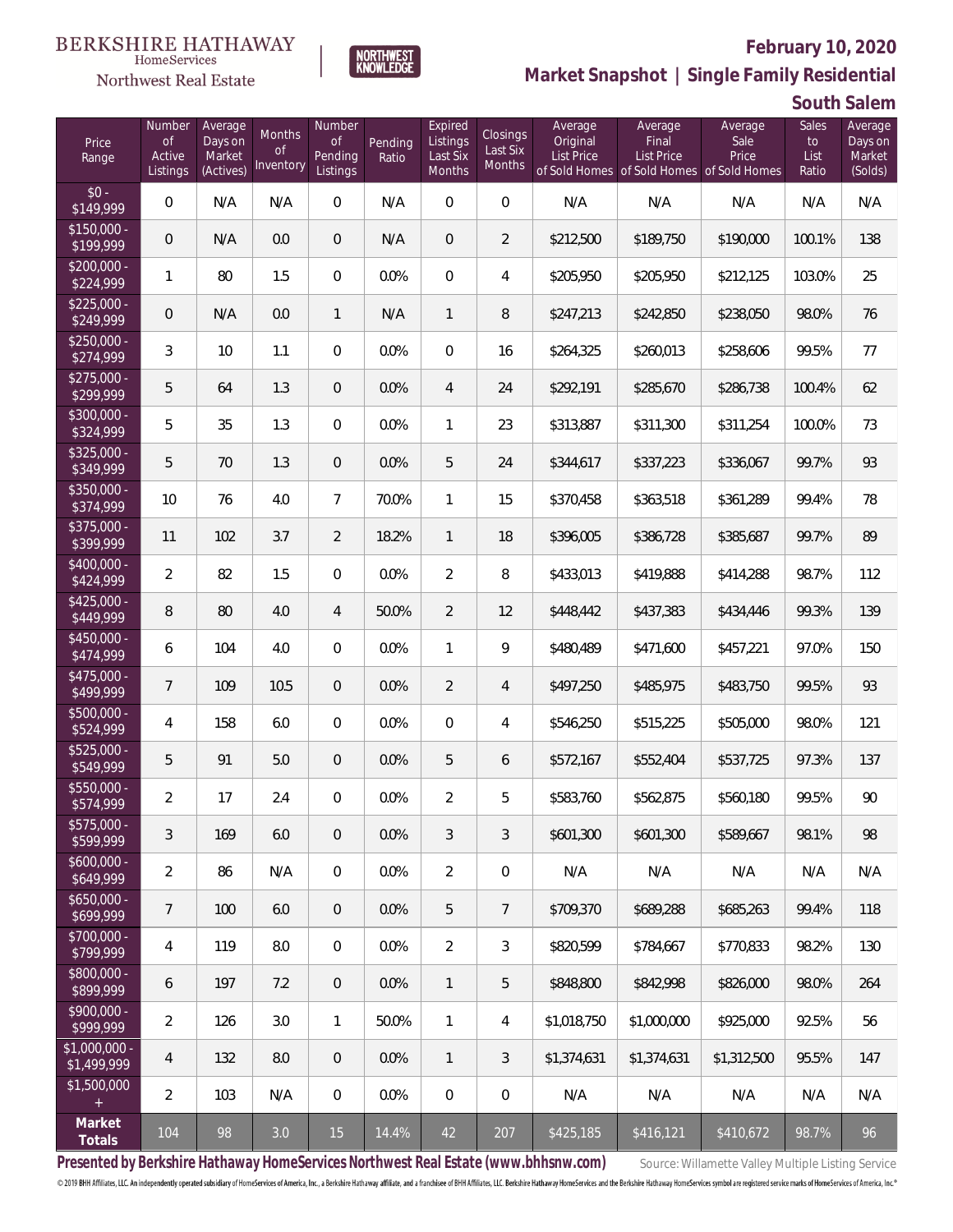

**NORTHWEST**<br>KNOWLEDGE

Northwest Real Estate

**Market Snapshot | Single Family Residential**

### **Northwest Salem**

| Price<br>Range               | Number<br><b>of</b><br>Active<br>Listings | Average<br>Days on<br>Market<br>(Actives) | <b>Months</b><br>0f<br>Inventory | Number<br><b>of</b><br>Pending<br>Listings | Pending<br>Ratio | Expired<br>Listings<br>Last Six<br>Months | Closings<br>Last Six<br>Months | Average<br>Original<br>List Price | Average<br>Final<br><b>List Price</b><br>of Sold Homes of Sold Homes of Sold Homes | Average<br>Sale<br>Price | Sales<br>to<br>List<br>Ratio | Average<br>Days on<br>Market<br>(Solds) |
|------------------------------|-------------------------------------------|-------------------------------------------|----------------------------------|--------------------------------------------|------------------|-------------------------------------------|--------------------------------|-----------------------------------|------------------------------------------------------------------------------------|--------------------------|------------------------------|-----------------------------------------|
| $$0 -$<br>\$149,999          | $\overline{0}$                            | N/A                                       | N/A                              | $\mathbf{1}$                               | N/A              | $\Omega$                                  | 0                              | N/A                               | N/A                                                                                | N/A                      | N/A                          | N/A                                     |
| $$150,000 -$<br>\$199,999    | $\overline{2}$                            | 60                                        | 2.4                              | $\overline{0}$                             | 0.0%             | $\mathbf{1}$                              | 5                              | \$204,400                         | \$203,400                                                                          | \$179,160                | 88.1%                        | 40                                      |
| $$200,000 -$<br>\$224,999    | $\mathbf{1}$                              | 10                                        | 1.0                              | $\overline{0}$                             | 0.0%             | $\mathbf{1}$                              | 6                              | \$211,217                         | \$209,883                                                                          | \$211,000                | 100.5%                       | 71                                      |
| $$225,000 -$<br>\$249,999    | 5                                         | 31                                        | 2.0                              | $\overline{0}$                             | 0.0%             | $\overline{0}$                            | 15                             | \$242,607                         | \$238,233                                                                          | \$238,835                | 100.3%                       | 61                                      |
| $$250,000 -$<br>\$274,999    | 5                                         | 71                                        | 1.2                              | $\overline{2}$                             | 40.0%            | $\mathbf{1}$                              | 26                             | \$266,821                         | \$263,183                                                                          | \$261,183                | 99.2%                        | 82                                      |
| $$275,000 -$<br>\$299,999    | 13                                        | 26                                        | 2.4                              | $\overline{4}$                             | 30.8%            | $\overline{4}$                            | 33                             | \$297,273                         | \$288,909                                                                          | \$286,852                | 99.3%                        | 82                                      |
| $$300,000 -$<br>\$324,999    | 9                                         | 39                                        | 1.4                              | $\overline{0}$                             | 0.0%             | $\overline{4}$                            | 40                             | \$318,308                         | \$312,995                                                                          | \$312,059                | 99.7%                        | 74                                      |
| $$325,000 -$<br>\$349,999    | 17                                        | 75                                        | 3.0                              | $\mathfrak{Z}$                             | 17.6%            | 14                                        | 34                             | \$343,354                         | \$337,788                                                                          | \$335,534                | 99.3%                        | 99                                      |
| $$350,000 -$<br>\$374,999    | 17                                        | 92                                        | 3.0                              | $\overline{7}$                             | 41.2%            | $\overline{4}$                            | 34                             | \$373,361                         | \$367,047                                                                          | \$361,270                | 98.4%                        | 105                                     |
| $$375,000 -$<br>\$399,999    | 21                                        | 83                                        | 5.7                              | $\mathfrak{Z}$                             | 14.3%            | 9                                         | 22                             | \$394,121                         | \$387,640                                                                          | \$386,556                | 99.7%                        | 97                                      |
| $$400,000 -$<br>\$424,999    | 8                                         | 139                                       | 2.1                              | $\mathbf{1}$                               | 12.5%            | $\overline{4}$                            | 23                             | \$412,995                         | \$408,845                                                                          | \$411,707                | 100.7%                       | 96                                      |
| $$425,000 -$<br>\$449,999    | 6                                         | 44                                        | 2.0                              | $\overline{0}$                             | 0.0%             | $\mathfrak{Z}$                            | 18                             | \$447,322                         | \$437,266                                                                          | \$437,556                | 100.1%                       | 111                                     |
| $$450,000 -$<br>\$474,999    | 9                                         | 102                                       | 9.0                              | $\mathbf 0$                                | 0.0%             | $\mathbf{1}$                              | 6                              | \$478,317                         | \$460,833                                                                          | \$456,000                | 99.0%                        | 72                                      |
| $$475,000 -$<br>\$499,999    | 8                                         | 106                                       | 6.9                              | $\overline{0}$                             | 0.0%             | $\overline{2}$                            | $\overline{7}$                 | \$506,343                         | \$497,457                                                                          | \$487,807                | 98.1%                        | 88                                      |
| \$500,000 -<br>\$524,999     | $\overline{0}$                            | N/A                                       | 0.0                              | $\overline{0}$                             | N/A              | $\overline{2}$                            | $\mathbf{1}$                   | \$499,995                         | \$499,995                                                                          | \$500,000                | 100.0%                       | 48                                      |
| \$525,000 -<br>\$549,999     | 3                                         | 81                                        | 3.0                              | $\overline{0}$                             | 0.0%             | $\mathbf{1}$                              | 6                              | \$557,133                         | \$543,967                                                                          | \$534,500                | 98.3%                        | 110                                     |
| \$550,000 -<br>\$574,999     | 0                                         | N/A                                       | 0.0                              | $\overline{0}$                             | N/A              | 1                                         | 4                              | \$586,175                         | \$575,575                                                                          | \$558,250                | 97.0%                        | 113                                     |
| \$575,000 -<br>\$599,999     | 3                                         | 88                                        | 9.0                              | $\overline{0}$                             | 0.0%             | $\overline{2}$                            | $\overline{2}$                 | \$627,400                         | \$594,900                                                                          | \$593,450                | 99.8%                        | 115                                     |
| $$600,000 -$<br>\$649,999    | $\overline{2}$                            | 139                                       | 6.0                              | $\overline{0}$                             | 0.0%             | $\overline{0}$                            | $\overline{2}$                 | \$652,500                         | \$652,500                                                                          | \$622,500                | 95.4%                        | 81                                      |
| $$650,000 -$<br>\$699,999    | $\mathbf{1}$                              | 101                                       | 6.0                              | $\overline{0}$                             | 0.0%             | $\overline{0}$                            | 1                              | \$695,000                         | \$695,000                                                                          | \$672,500                | 96.8%                        | 158                                     |
| $$700,000 -$<br>\$799,999    | 4                                         | 325                                       | 12.0                             | $\overline{0}$                             | 0.0%             | 3                                         | $\overline{2}$                 | \$772,500                         | \$772,500                                                                          | \$756,250                | 97.9%                        | 74                                      |
| $$800,000 -$<br>\$899,999    | $\mathbf{1}$                              | 166                                       | 6.0                              | $\overline{0}$                             | 0.0%             | $\mathbf{1}$                              | 1                              | \$799,900                         | \$799,900                                                                          | \$805,000                | 100.6%                       | 47                                      |
| $$900,000 -$<br>\$999,999    | 1                                         | 249                                       | N/A                              | $\overline{0}$                             | 0.0%             | $\mathbf{1}$                              | 0                              | N/A                               | N/A                                                                                | N/A                      | N/A                          | N/A                                     |
| \$1,000,000 -<br>\$1,499,999 | 4                                         | 397                                       | 8.0                              | $\mathbf{1}$                               | 25.0%            | 2                                         | 3                              | \$1,269,984                       | \$1,269,984                                                                        | \$1,183,333              | 93.2%                        | 116                                     |
| \$1,500,000<br>$+$           | 3                                         | 324                                       | N/A                              | 0                                          | 0.0%             | $\mathbf{1}$                              | 0                              | N/A                               | N/A                                                                                | N/A                      | N/A                          | N/A                                     |
| Market<br>Totals             | 143                                       | 99                                        | 2.9                              | 22                                         | 15.4%            | 62                                        | 291                            | \$371,166                         | \$364,849                                                                          | \$361,123                | 99.0%                        | 89                                      |

Presented by Berkshire Hathaway HomeServices Northwest Real Estate (www.bhhsnw.com) source: Willamette Valley Multiple Listing Service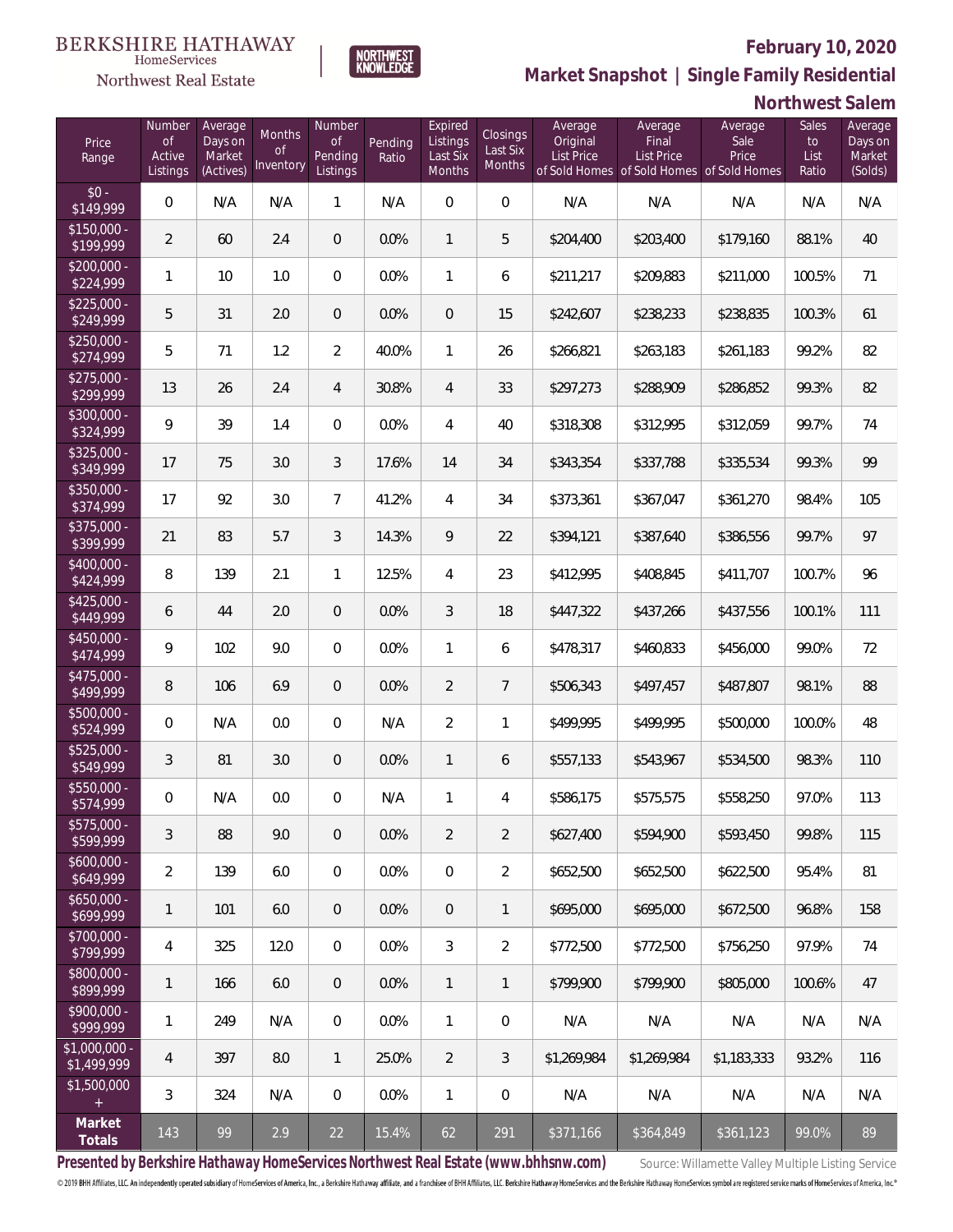

### **February 10, 2020**

**Market Snapshot | Single Family Residential**

# **Benton County**

| Price<br>Range               | Number<br><b>of</b><br>Active<br>Listings | Average<br>Days on<br>Market<br>(Actives) | Months<br><b>of</b><br>Inventory | Number<br><b>of</b><br><b>Pending</b><br>Listings | Pending<br>Ratio | Expired<br>Listings<br>Last Six<br>Months | Closings<br>Last Six<br>Months | Average<br>Original<br><b>List Price</b> | Average<br>Final<br><b>List Price</b><br>of Sold Homes of Sold Homes of Sold Homes | Average<br>Sale<br>Price | Sales<br>to<br>List<br>Ratio | Average<br>Days on<br>Market<br>(Solds) |
|------------------------------|-------------------------------------------|-------------------------------------------|----------------------------------|---------------------------------------------------|------------------|-------------------------------------------|--------------------------------|------------------------------------------|------------------------------------------------------------------------------------|--------------------------|------------------------------|-----------------------------------------|
| $$0 -$<br>$\sqrt{$149,999}$  | $\mathbf{1}$                              | 13                                        | 6.0                              | $\overline{0}$                                    | 0.0%             | $\overline{0}$                            | $\mathbf{1}$                   | \$155,000                                | \$140,000                                                                          | \$143,800                | 102.7%                       | 148                                     |
| $$150,000 -$<br>\$199,999    | 3                                         | 509                                       | 4.5                              | $\mathbf{1}$                                      | 33.3%            | $\overline{0}$                            | $\overline{4}$                 | \$183,788                                | \$177,450                                                                          | \$178,725                | 100.7%                       | 56                                      |
| $$200,000 -$<br>\$224,999    | 1                                         | 34                                        | 2.0                              | $\overline{0}$                                    | 0.0%             | $\overline{0}$                            | $\mathfrak{Z}$                 | \$232,667                                | \$231,000                                                                          | \$214,333                | 92.8%                        | 60                                      |
| $$225,000 -$<br>\$249,999    | 8                                         | 40                                        | 3.7                              | $\overline{0}$                                    | 0.0%             | 3                                         | 13                             | \$239,038                                | \$234,923                                                                          | \$236,250                | 100.6%                       | 78                                      |
| $$250,000 -$<br>\$274,999    | 12                                        | 60                                        | 2.7                              | $\mathbf{1}$                                      | 8.3%             | $\overline{4}$                            | 27                             | \$264,415                                | \$260,893                                                                          | \$259,088                | 99.3%                        | 68                                      |
| $$275,000 -$<br>\$299,999    | 21                                        | 61                                        | 3.7                              | $\mathfrak{Z}$                                    | 14.3%            | $\, 8$                                    | 34                             | \$292,779                                | \$289,179                                                                          | \$287,117                | 99.3%                        | 68                                      |
| $$300,000 -$<br>\$324,999    | 8                                         | 54                                        | 1.3                              | $\overline{0}$                                    | 0.0%             | $\overline{4}$                            | 36                             | \$317,336                                | \$311,233                                                                          | \$310,297                | 99.7%                        | 71                                      |
| $$325,000 -$<br>\$349,999    | 9                                         | 84                                        | 1.1                              | $\mathbf{1}$                                      | 11.1%            | 8                                         | 50                             | \$342,374                                | \$336,166                                                                          | \$336,726                | 100.2%                       | 95                                      |
| \$350,000 -<br>\$374,999     | 16                                        | 91                                        | 1.8                              | 8                                                 | 50.0%            | 8                                         | 54                             | \$362,241                                | \$358,809                                                                          | \$361,527                | 100.8%                       | 89                                      |
| $$375,000 -$<br>\$399,999    | 29                                        | 93                                        | 3.4                              | $\overline{4}$                                    | 13.8%            | 14                                        | 51                             | \$389,685                                | \$385,599                                                                          | \$385,592                | 100.0%                       | 91                                      |
| $$400,000 -$<br>\$424,999    | 21                                        | 62                                        | 3.4                              | $\overline{0}$                                    | 0.0%             | $\overline{2}$                            | 37                             | \$412,622                                | \$408,682                                                                          | \$409,569                | 100.2%                       | 83                                      |
| $$425,000 -$<br>\$449,999    | 17                                        | 57                                        | 3.4                              | 5                                                 | 29.4%            | 9                                         | 30                             | \$446,678                                | \$437,915                                                                          | \$435,410                | 99.4%                        | 87                                      |
| $$450,000 -$<br>\$474,999    | 11                                        | 69                                        | 4.1                              | $\mathbf{1}$                                      | 9.1%             | 6                                         | 16                             | \$466,788                                | \$462,600                                                                          | \$458,238                | 99.1%                        | 66                                      |
| \$475,000 -<br>\$499,999     | 12                                        | 159                                       | 2.4                              | $\mathbf{1}$                                      | 8.3%             | 9                                         | 30                             | \$502,578                                | \$490,900                                                                          | \$486,090                | 99.0%                        | 78                                      |
| $$500,000 -$<br>\$524,999    | 4                                         | 57                                        | 1.5                              | $\mathbf{1}$                                      | 25.0%            | $\mathbf{1}$                              | 16                             | \$525,231                                | \$515,769                                                                          | \$511,613                | 99.2%                        | 87                                      |
| $$525,000 -$<br>\$549,999    | 12                                        | 158                                       | 4.8                              | $\overline{0}$                                    | 0.0%             | 6                                         | 15                             | \$552,193                                | \$536,326                                                                          | \$534,906                | 99.7%                        | 91                                      |
| \$550,000 -<br>\$574,999     | 6                                         | 76                                        | 4.5                              | $\overline{0}$                                    | 0.0%             | $\overline{2}$                            | 8                              | \$576,963                                | \$566,025                                                                          | \$564,413                | 99.7%                        | 99                                      |
| $$575,000 -$<br>\$599,999    | 9                                         | 215                                       | 10.8                             | $\mathbf 0$                                       | 0.0%             | $\overline{2}$                            | 5                              | \$610,500                                | \$601,400                                                                          | \$585,830                | 97.4%                        | 94                                      |
| $$600,000 -$<br>\$649,999    | 8                                         | 81                                        | 3.4                              | $\mathbf 0$                                       | 0.0%             | $\overline{2}$                            | 14                             | \$662,000                                | \$630,450                                                                          | \$618,107                | 98.0%                        | 92                                      |
| $$650,000 -$<br>\$699,999    | 4                                         | 74                                        | 1.7                              | $\mathbf{1}$                                      | 25.0%            | $\overline{4}$                            | 14                             | \$733,329                                | \$687,836                                                                          | \$671,671                | 97.6%                        | 119                                     |
| $$700,000 -$<br>\$799,999    | $\overline{7}$                            | 79                                        | 4.7                              | $\mathbf 0$                                       | 0.0%             | $\overline{4}$                            | 9                              | \$782,711                                | \$774,378                                                                          | \$755,422                | 97.6%                        | 89                                      |
| \$800,000 -<br>\$899,999     | 9                                         | 105                                       | 6.8                              | $\mathbf{1}$                                      | 11.1%            | $\overline{4}$                            | 8                              | \$966,075                                | \$902,025                                                                          | \$850,000                | 94.2%                        | 136                                     |
| \$900,000 -<br>\$999,999     | 4                                         | 117                                       | 24.0                             | $\mathbf 0$                                       | $0.0\%$          | $\mathbf{1}$                              | 1                              | \$959,000                                | \$959,000                                                                          | \$925,000                | 96.5%                        | 64                                      |
| \$1,000,000 -<br>\$1,499,999 | 4                                         | 91                                        | 12.0                             | $\mathbf 0$                                       | 0.0%             | $\mathfrak{Z}$                            | $\overline{2}$                 | \$1,295,000                              | \$1,200,000                                                                        | \$1,200,000              | 100.0%                       | 219                                     |
| \$1,500,000<br>$\pm$         | 3                                         | 667                                       | N/A                              | $\mathbf 0$                                       | 0.0%             | $\overline{2}$                            | $\boldsymbol{0}$               | N/A                                      | N/A                                                                                | N/A                      | N/A                          | N/A                                     |
| Market<br>Totals             | 239                                       | 100                                       | 3.0                              | 28                                                | 11.7%            | 106                                       | 478                            | \$425,087                                | \$415,789                                                                          | \$412,741                | 99.3%                        | 86                                      |

**NORTHWEST**<br>KNOWLEDGE

Presented by Berkshire Hathaway HomeServices Northwest Real Estate (www.bhhsnw.com) source: Willamette Valley Multiple Listing Service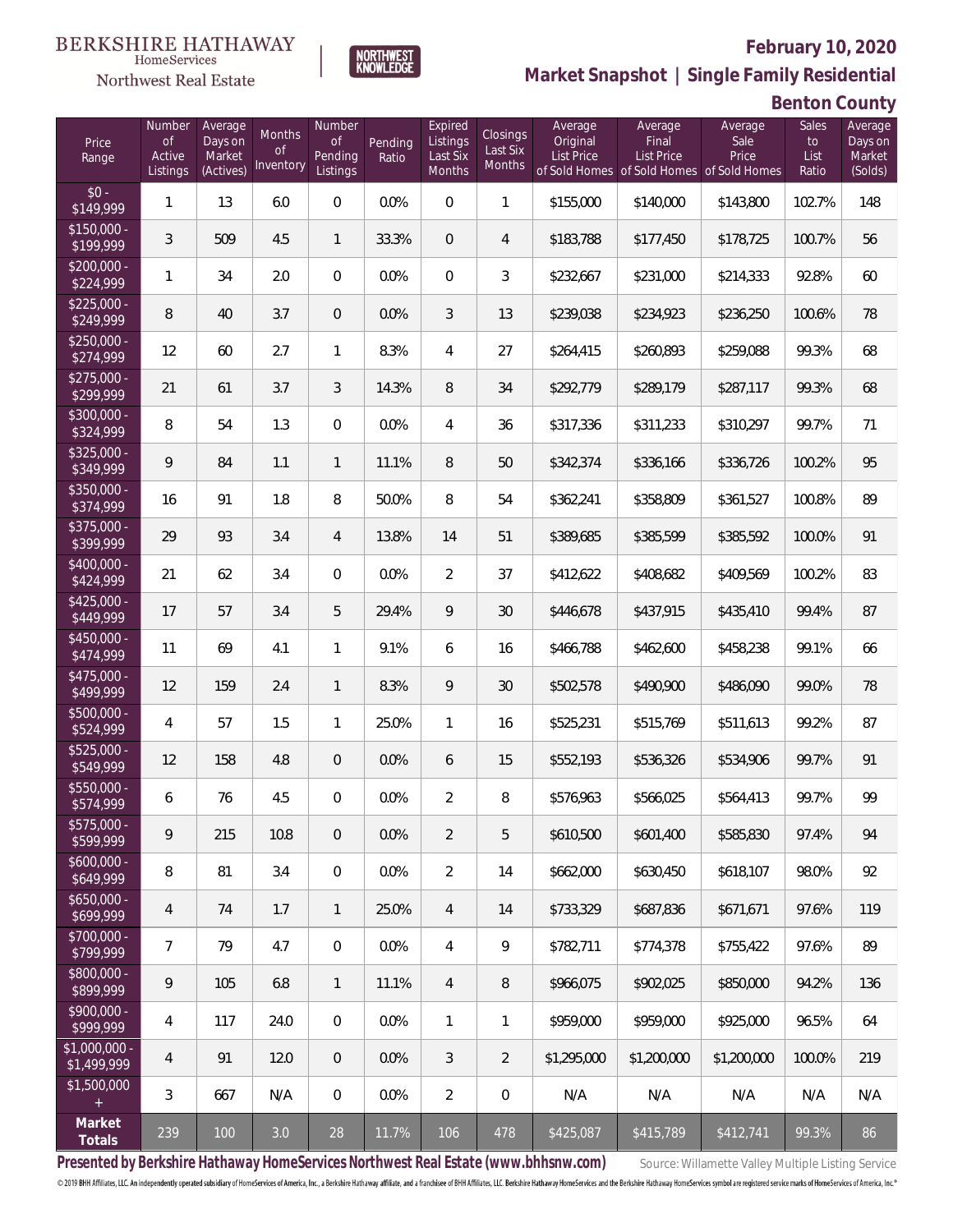

### **February 10, 2020**

**Market Snapshot | Single Family Residential**

**Linn County**

| Price<br>Range                      | Number<br>of<br>Active<br>Listings | Average<br>Days on<br>Market<br>(Actives) | Months<br>0f<br>Inventory | Number<br>0f<br>Pending<br>Listings | Pending<br>Ratio | Expired<br>Listings<br>Last Six<br>Months | <b>Closings</b><br>Last Six<br>Months | Average<br>Original<br>List Price | Average<br>Final<br><b>List Price</b><br>of Sold Homes of Sold Homes of Sold Homes | Average<br>Sale<br>Price | Sales<br>to<br>List<br>Ratio | Average<br>Days on<br>Market<br>(Solds) |
|-------------------------------------|------------------------------------|-------------------------------------------|---------------------------|-------------------------------------|------------------|-------------------------------------------|---------------------------------------|-----------------------------------|------------------------------------------------------------------------------------|--------------------------|------------------------------|-----------------------------------------|
| $$0 -$<br>\$149,999                 | 3                                  | 108                                       | 0.5                       | $\overline{2}$                      | 66.7%            | $\overline{7}$                            | 38                                    | \$123,824                         | \$116,435                                                                          | \$107,840                | 92.6%                        | 85                                      |
| $$150,000 -$<br>\$199,999           | 26                                 | 75                                        | 1.9                       | $\overline{4}$                      | 15.4%            | 11                                        | 82                                    | \$184,548                         | \$181,723                                                                          | \$178,655                | 98.3%                        | 78                                      |
| $$200,000 -$<br>\$224,999           | 24                                 | 68                                        | 1.8                       | $\mathbf{1}$                        | 4.2%             | 10                                        | 79                                    | \$214,269                         | \$211,850                                                                          | \$212,110                | 100.1%                       | 70                                      |
| $$225,000 -$<br>\$249,999           | 47                                 | 59                                        | 2.1                       | $\overline{4}$                      | 8.5%             | 18                                        | 132                                   | \$237,967                         | \$235,049                                                                          | \$236,078                | 100.4%                       | 71                                      |
| $$250,000 -$<br>\$274,999           | 33                                 | 51                                        | 1.5                       | $\overline{2}$                      | 6.1%             | 14                                        | 134                                   | \$265,130                         | \$261,583                                                                          | \$262,339                | 100.3%                       | 72                                      |
| $$275,000 -$<br>\$299,999           | 45                                 | 70                                        | 2.7                       | $\overline{4}$                      | 8.9%             | 14                                        | 101                                   | \$288,650                         | \$285,195                                                                          | \$285,786                | 100.2%                       | 76                                      |
| \$300,000 -<br>\$324,999            | 40                                 | 86                                        | 3.4                       | 6                                   | 15.0%            | 8                                         | 70                                    | \$315,474                         | \$312,980                                                                          | \$312,378                | 99.8%                        | 78                                      |
| $$325,000 -$<br>\$349,999           | 40                                 | 77                                        | 2.7                       | 6                                   | 15.0%            | 13                                        | 88                                    | \$337,801                         | \$335,213                                                                          | \$335,074                | 100.0%                       | 69                                      |
| $$350,000 -$<br>\$374,999           | 32                                 | 84                                        | 4.7                       | $\overline{4}$                      | 12.5%            | 10                                        | 41                                    | \$368,329                         | \$361,701                                                                          | \$361,128                | 99.8%                        | 109                                     |
| \$375,000 -<br>\$399,999            | 35                                 | 75                                        | 5.0                       | $\overline{7}$                      | 20.0%            | 11                                        | 42                                    | \$397,808                         | \$390,217                                                                          | \$385,412                | 98.8%                        | 87                                      |
| \$400,000 -<br>\$424,999            | 8                                  | 38                                        | 2.0                       | 5                                   | 62.5%            | $\overline{2}$                            | 24                                    | \$421,485                         | \$413,733                                                                          | \$410,888                | 99.3%                        | 99                                      |
| $$425,000 -$<br>\$449,999           | 10                                 | 91                                        | 2.5                       | $\overline{2}$                      | 20.0%            | 13                                        | 24                                    | \$444,250                         | \$436,304                                                                          | \$434,056                | 99.5%                        | 83                                      |
| \$450,000 -<br>\$474,999            | 7                                  | 26                                        | 2.3                       | $\overline{2}$                      | 28.6%            | 10                                        | 18                                    | \$476,200                         | \$471,922                                                                          | \$461,131                | 97.7%                        | 96                                      |
| $$475,000 -$<br>\$499,999           | 7                                  | 46                                        | 4.2                       | $\overline{2}$                      | 28.6%            | 9                                         | 10                                    | \$508,920                         | \$493,780                                                                          | \$485,840                | 98.4%                        | 121                                     |
| \$500,000 -<br>\$524,999            | 6                                  | 60                                        | 3.6                       | $\overline{0}$                      | 0.0%             | 3                                         | 10                                    | \$555,880                         | \$534,630                                                                          | \$508,130                | 95.0%                        | 198                                     |
| \$525,000 -<br>\$549,999            | 6                                  | 84                                        | 4.0                       | $\overline{0}$                      | 0.0%             | 3                                         | 9                                     | \$553,078                         | \$546,744                                                                          | \$535,611                | 98.0%                        | 93                                      |
| \$550,000 -<br>\$574,999            | 4                                  | 126                                       | 2.7                       | $\mathbf{0}$                        | 0.0%             | $\overline{0}$                            | 9                                     | \$574,300                         | \$565,922                                                                          | \$558,717                | 98.7%                        | 111                                     |
| $$575,000 -$<br>\$599,999           | 6                                  | 180                                       | 12.0                      | $\mathbf{1}$                        | 16.7%            | 2                                         | 3                                     | \$647,967                         | \$604,966                                                                          | \$588,300                | 97.2%                        | 259                                     |
| $$600,000 -$<br>\$649,999           | 1                                  | 31                                        | 2.0                       | $\mathbf{0}$                        | 0.0%             | 3                                         | 3                                     | \$649,933                         | \$642,600                                                                          | \$629,300                | 97.9%                        | 111                                     |
| $$650,000 -$<br>\$699,999           | 5                                  | 108                                       | 7.5                       | $\mathbf{1}$                        | 20.0%            | 3                                         | $\overline{4}$                        | \$686,225                         | \$680,600                                                                          | \$663.100                | 97.4%                        | 133                                     |
| $$700,000 -$<br>\$799,999           | 2                                  | 102                                       | 12.0                      | $\overline{0}$                      | 0.0%             | 5                                         | 1                                     | \$799.900                         | \$799.900                                                                          | \$799,900                | 100.0%                       | 197                                     |
| $$800,000 -$<br>\$899,999           | 3                                  | 47                                        | 4.5                       | $\overline{0}$                      | 0.0%             | $\mathbf{1}$                              | 4                                     | \$948.225                         | \$904.475                                                                          | \$861.250                | 95.2%                        | 198                                     |
| $$900,000 -$<br>\$999,999           | 3                                  | 186                                       | N/A                       | $\overline{0}$                      | 0.0%             | $\overline{2}$                            | $\mathbf 0$                           | N/A                               | N/A                                                                                | N/A                      | N/A                          | N/A                                     |
| $\sqrt{1,000,000}$ -<br>\$1,499,999 | 6                                  | 365                                       | 18.0                      | $\overline{0}$                      | $0.0\%$          | $\overline{2}$                            | $\overline{2}$                        | \$1,357,500                       | \$1,274,750                                                                        | \$1,100,000              | 86.3%                        | 206                                     |
| \$1,500,000                         | 4                                  | 498                                       | N/A                       | $\boldsymbol{0}$                    | 0.0%             | $\mathbf{1}$                              | $\mathbf 0$                           | N/A                               | N/A                                                                                | N/A                      | N/A                          | N/A                                     |
| Market<br>Totals                    | 403                                | 82                                        | 2.6                       | 53                                  | 13.2%            | 175                                       | 928                                   | \$302,335                         | \$297,627                                                                          | \$295,419                | 99.3%                        | 82                                      |

**NORTHWEST**<br>KNOWLEDGE

Presented by Berkshire Hathaway HomeServices Northwest Real Estate (www.bhhsnw.com) source: Willamette Valley Multiple Listing Service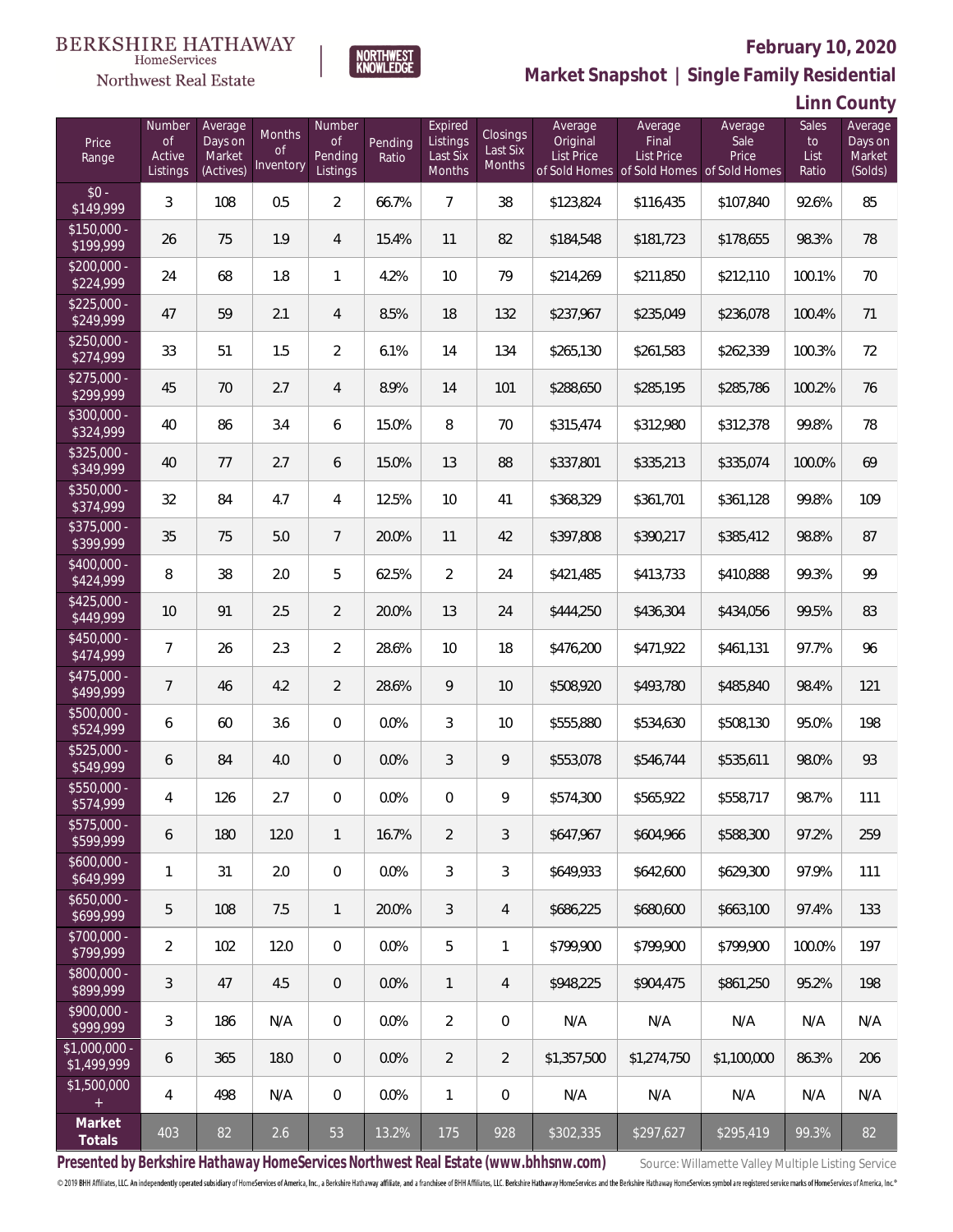

### **February 10, 2020**

**Market Snapshot | Single Family Residential**

|  |  | Marion County |  |
|--|--|---------------|--|
|--|--|---------------|--|

| Price<br>Range               | Number<br>of<br>Active<br>Listings | Average<br>Days on<br>Market<br>(Actives) | Months<br>Οf<br>Inventory | Number<br>0f<br>Pending<br>Listings | Pending<br>Ratio | Expired<br>Listings<br>Last Six<br>Months | Closings<br>Last Six<br>Months | Average<br>Original<br><b>List Price</b> | Average<br>Final<br><b>List Price</b><br>of Sold Homes of Sold Homes of Sold Homes | Average<br>Sale<br>Price | Sales<br>to<br>List<br>Ratio | Average<br>Days on<br>Market<br>(Solds) |
|------------------------------|------------------------------------|-------------------------------------------|---------------------------|-------------------------------------|------------------|-------------------------------------------|--------------------------------|------------------------------------------|------------------------------------------------------------------------------------|--------------------------|------------------------------|-----------------------------------------|
| $$0 -$<br>\$149,999          | 6                                  | 37                                        | 2.4                       | $\overline{0}$                      | 0.0%             | $\overline{0}$                            | 15                             | \$139,820                                | \$135,820                                                                          | \$116,627                | 85.9%                        | 70                                      |
| $$150,000 -$<br>\$199,999    | 14                                 | 53                                        | 3.1                       | 4                                   | 28.6%            | $\overline{4}$                            | 27                             | \$186,000                                | \$180,644                                                                          | \$177,033                | 98.0%                        | 96                                      |
| $$200,000 -$<br>\$224,999    | 3                                  | 33                                        | 0.8                       | 3                                   | 100.0%           | 3                                         | 24                             | \$230,052                                | \$224,923                                                                          | \$213,933                | 95.1%                        | 80                                      |
| $$225,000 -$<br>\$249,999    | 13                                 | 51                                        | 2.1                       | $\overline{2}$                      | 15.4%            | $7\overline{ }$                           | 38                             | \$238,139                                | \$237,671                                                                          | \$236,769                | 99.6%                        | 81                                      |
| $$250,000 -$<br>\$274,999    | 11                                 | 67                                        | 1.5                       | $\mathfrak{Z}$                      | 27.3%            | 6                                         | 44                             | \$266,798                                | \$263,904                                                                          | \$261,908                | 99.2%                        | 69                                      |
| $$275,000 -$<br>\$299,999    | 24                                 | 71                                        | 2.9                       | $\mathfrak{Z}$                      | 12.5%            | $\overline{7}$                            | 49                             | \$291,586                                | \$288,210                                                                          | \$286,859                | 99.5%                        | 68                                      |
| $$300,000 -$<br>\$324,999    | 10                                 | 67                                        | 1.4                       | 3                                   | 30.0%            | 8                                         | 42                             | \$317,578                                | \$312,266                                                                          | \$310,766                | 99.5%                        | 67                                      |
| $$325,000 -$<br>\$349,999    | 18                                 | 35                                        | 2.0                       | $\overline{2}$                      | 11.1%            | $\overline{7}$                            | 55                             | \$346,705                                | \$339,851                                                                          | \$336,931                | 99.1%                        | 99                                      |
| $$350,000 -$<br>\$374,999    | 22                                 | 101                                       | 3.7                       | $\, 8$                              | 36.4%            | 8                                         | 36                             | \$367,764                                | \$362,631                                                                          | \$361,261                | 99.6%                        | 106                                     |
| \$375,000 -<br>\$399,999     | 26                                 | 137                                       | 3.4                       | 10                                  | 38.5%            | 10                                        | 46                             | \$396,330                                | \$389,035                                                                          | \$386,122                | 99.3%                        | 154                                     |
| $$400,000 -$<br>\$424,999    | 26                                 | 81                                        | 3.7                       | 6                                   | 23.1%            | $\overline{7}$                            | 42                             | \$423,307                                | \$413,631                                                                          | \$410,612                | 99.3%                        | 123                                     |
| $$425,000 -$<br>\$449,999    | 16                                 | 107                                       | 3.6                       | 4                                   | 25.0%            | 6                                         | 27                             | \$447,335                                | \$439,672                                                                          | \$438,385                | 99.7%                        | 140                                     |
| $$450,000 -$<br>\$474,999    | 8                                  | 96                                        | 2.5                       | 3                                   | 37.5%            | $\mathcal{S}$                             | 19                             | \$474,124                                | \$468,409                                                                          | \$463,445                | 98.9%                        | 99                                      |
| $$475,000 -$<br>\$499,999    | 17                                 | 141                                       | 11.3                      | $\overline{4}$                      | 23.5%            | 12                                        | 9                              | \$516,956                                | \$497,511                                                                          | \$490,811                | 98.7%                        | 113                                     |
| $$500,000 -$<br>\$524,999    | 7                                  | 159                                       | 4.7                       | $\Omega$                            | 0.0%             | $\overline{4}$                            | 9                              | \$525,344                                | \$510,489                                                                          | \$510,133                | 99.9%                        | 118                                     |
| $$525,000 -$<br>\$549,999    | 9                                  | 99                                        | 7.7                       | $\mathbf{1}$                        | 11.1%            | $\mathfrak{Z}$                            | $7\overline{ }$                | \$547,336                                | \$537,193                                                                          | \$532,170                | 99.1%                        | 100                                     |
| $$550,000 -$<br>\$574,999    | 5                                  | 129                                       | 5.0                       | $\mathbf{1}$                        | 20.0%            | 3                                         | 6                              | \$561,650                                | \$557,983                                                                          | \$553,817                | 99.3%                        | 86                                      |
| $$575,000 -$<br>\$599,999    | 4                                  | 105                                       | 2.0                       | $\overline{0}$                      | 0.0%             | 5                                         | 12                             | \$630,608                                | \$602,850                                                                          | \$587,700                | 97.5%                        | 113                                     |
| $$600,000 -$<br>\$649,999    | $\overline{7}$                     | 102                                       | 14.0                      | $\overline{2}$                      | 28.6%            | $\mathfrak{Z}$                            | 3                              | \$666,167                                | \$648,667                                                                          | \$630,667                | 97.2%                        | 107                                     |
| $$650,000 -$<br>\$699,999    | $\overline{2}$                     | 146                                       | 2.4                       | $\mathbf{1}$                        | 50.0%            | $\mathfrak{Z}$                            | 5                              | \$679,132                                | \$673,932                                                                          | \$664,832                | 98.6%                        | 78                                      |
| $$700,000 -$<br>\$799,999    | 8                                  | 170                                       | 12.0                      | $\mathbf{1}$                        | 12.5%            | $\overline{2}$                            | 4                              | \$822,250                                | \$792,250                                                                          | \$746,250                | 94.2%                        | 146                                     |
| $$800,000 -$<br>\$899,999    | 6                                  | 136                                       | 9.0                       | $\overline{0}$                      | 0.0%             | $\mathfrak{Z}$                            | $\overline{4}$                 | \$910,750                                | \$910,750                                                                          | \$880,750                | 96.7%                        | 189                                     |
| $$900,000 -$<br>\$999,999    | 6                                  | 232                                       | 36.0                      | $\overline{0}$                      | 0.0%             | $\mathbf{1}$                              | 1                              | \$1,290,000                              | \$998,000                                                                          | \$998,000                | 100.0%                       | 419                                     |
| \$1,000,000 -<br>\$1,499,999 | 3                                  | 218                                       | 9.0                       | $\overline{0}$                      | 0.0%             | $\mathfrak{Z}$                            | $\overline{2}$                 | \$1,446,500                              | \$1,196,500                                                                        | \$1,125,000              | 94.0%                        | 418                                     |
| \$1,500,000<br>$\pm$         | 1                                  | 349                                       | N/A                       | $\mathbf 0$                         | 0.0%             | $\mathbf{1}$                              | 0                              | N/A                                      | N/A                                                                                | N/A                      | N/A                          | N/A                                     |
| Market<br>Totals             | 272                                | 99                                        | 3.1                       | 61                                  | 22.4%            | 119                                       | 526                            | \$363,342                                | \$355,346                                                                          | \$350,875                | 98.7%                        | 101                                     |

**NORTHWEST**<br>KNOWLEDGE

Presented by Berkshire Hathaway HomeServices Northwest Real Estate (www.bhhsnw.com) source: Willamette Valley Multiple Listing Service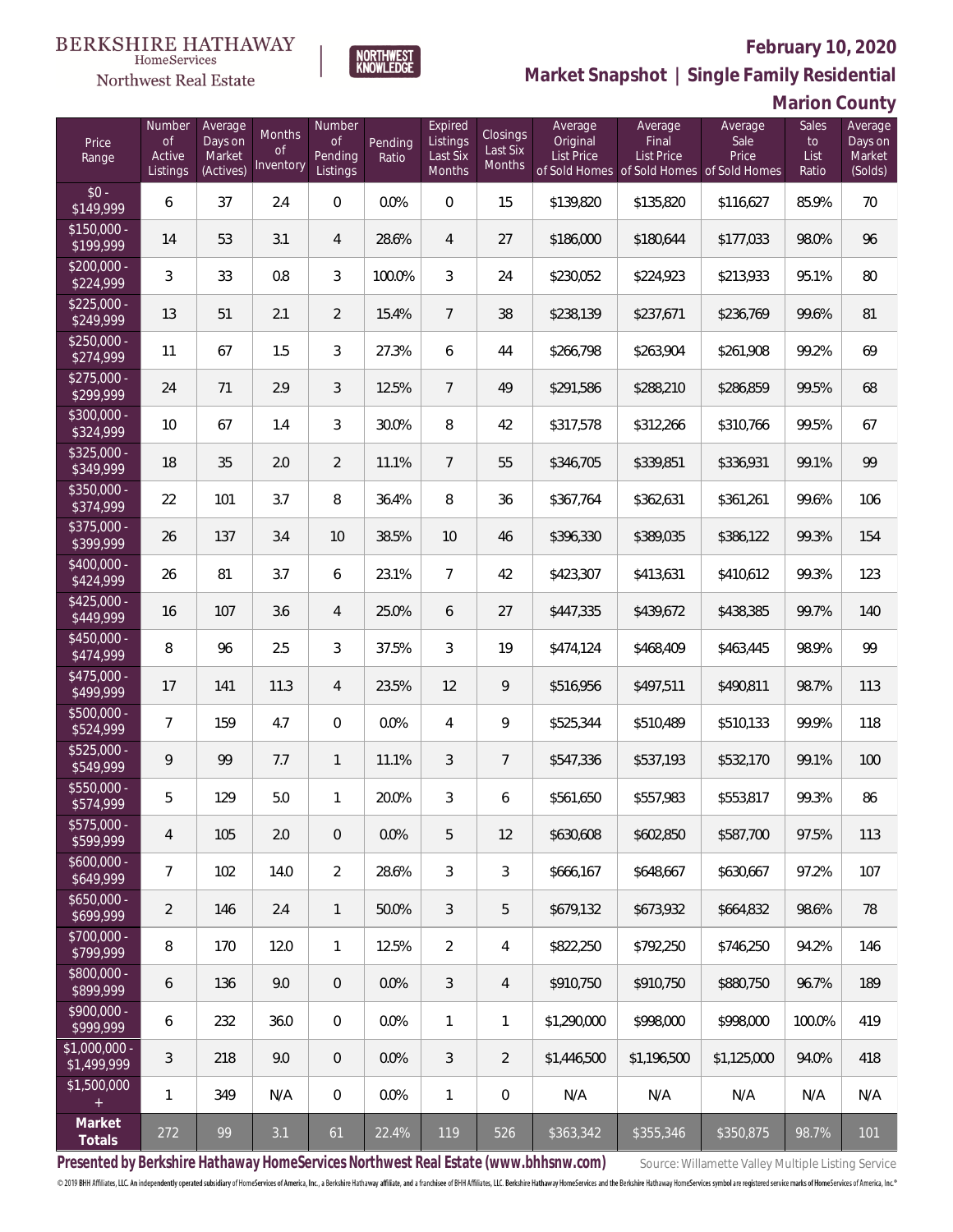### Northwest Real Estate



# **February 10, 2020**

**Market Snapshot | Single Family Residential**

**Polk County**

| Price<br>Range                | Number<br>of<br>Active<br>Listings | Average<br>Days on<br>Market<br>(Actives) | Months<br>Οf<br>Inventory | Number<br>Οf<br>Pending<br>Listings | Pending<br>Ratio | Expired<br>Listings<br>Last Six<br>Months | Closings<br>Last Six<br>Months | Average<br>Original<br>List Price | Average<br>Final<br><b>List Price</b><br>of Sold Homes of Sold Homes of Sold Homes | Average<br>Sale<br>Price | Sales<br>to<br>List<br>Ratio | Average<br>Days on<br>Market<br>(Solds) |
|-------------------------------|------------------------------------|-------------------------------------------|---------------------------|-------------------------------------|------------------|-------------------------------------------|--------------------------------|-----------------------------------|------------------------------------------------------------------------------------|--------------------------|------------------------------|-----------------------------------------|
| $$0 -$<br>\$149,999           | 6                                  | 83                                        | 4.5                       | $\overline{0}$                      | 0.0%             | $\overline{2}$                            | 8                              | \$131,363                         | \$126,363                                                                          | \$126,738                | 100.3%                       | 57                                      |
| $$150,000 -$<br>\$199,999     | $\overline{2}$                     | 17                                        | 0.8                       | $\overline{0}$                      | 0.0%             | $\Omega$                                  | 15                             | \$182,147                         | \$176,913                                                                          | \$177,260                | 100.2%                       | 83                                      |
| $$200,000 -$<br>\$224,999     | 3                                  | 55                                        | 1.1                       | $\overline{0}$                      | 0.0%             | $\Omega$                                  | 17                             | \$214,564                         | \$215,452                                                                          | \$211,489                | 98.2%                        | 69                                      |
| $$225,000 -$<br>\$249,999     | 5                                  | 30                                        | 0.8                       | $\overline{0}$                      | 0.0%             | $\overline{4}$                            | 39                             | \$246,315                         | \$240,475                                                                          | \$238,404                | 99.1%                        | 81                                      |
| $$250,000 -$<br>\$274,999     | 11                                 | 69                                        | 1.3                       | $\mathbf{1}$                        | 9.1%             | 4                                         | 50                             | \$266,628                         | \$263,414                                                                          | \$262,705                | 99.7%                        | 71                                      |
| $$275,000 -$<br>\$299,999     | 23                                 | 55                                        | 2.1                       | $\mathbf{1}$                        | 4.3%             | 11                                        | 67                             | \$290,069                         | \$287,023                                                                          | \$286,635                | 99.9%                        | 96                                      |
| $$300,000 -$<br>\$324,999     | 16                                 | 77                                        | 2.1                       | 6                                   | 37.5%            | 4                                         | 46                             | \$314,067                         | \$310,608                                                                          | \$311,345                | 100.2%                       | 100                                     |
| $$325,000 -$<br>\$349,999     | 36                                 | 75                                        | 5.4                       | $\overline{4}$                      | 11.1%            | 9                                         | 40                             | \$347,210                         | \$341,750                                                                          | \$338,024                | 98.9%                        | 145                                     |
| $$350,000 -$<br>\$374,999     | 13                                 | 134                                       | 2.9                       | $\overline{2}$                      | 15.4%            | 3                                         | 27                             | \$370,268                         | \$365,330                                                                          | \$361,516                | 99.0%                        | 131                                     |
| $$375,000 -$<br>\$399,999     | 13                                 | 80                                        | 4.1                       | $\overline{0}$                      | 0.0%             | 6                                         | 19                             | \$397,178                         | \$386,546                                                                          | \$386,399                | 100.0%                       | 106                                     |
| $$400,000 -$<br>\$424,999     | 4                                  | 124                                       | 4.8                       | $\overline{0}$                      | 0.0%             | $\mathbf{1}$                              | 5                              | \$431,958                         | \$421,978                                                                          | \$411,368                | 97.5%                        | 108                                     |
| $$425,000 -$<br>\$449,999     | $\overline{4}$                     | 178                                       | 3.4                       | $\mathbf{1}$                        | 25.0%            | $\overline{2}$                            | $\overline{7}$                 | \$435,142                         | \$429,285                                                                          | \$432,916                | 100.8%                       | 106                                     |
| $$450,000 -$<br>\$474,999     | 6                                  | 96                                        | 7.2                       | $\overline{0}$                      | 0.0%             | 3                                         | 5                              | \$454,906                         | \$454,906                                                                          | \$459,623                | 101.0%                       | 127                                     |
| $$475,000 -$<br>\$499,999     | $\overline{7}$                     | 90                                        | 6.0                       | $\overline{0}$                      | 0.0%             | $\mathbf{1}$                              | $\overline{7}$                 | \$490,849                         | \$487,406                                                                          | \$486,378                | 99.8%                        | 134                                     |
| $$500,000 -$<br>\$524,999     | $\overline{0}$                     | N/A                                       | 0.0                       | $\overline{0}$                      | N/A              | $\overline{0}$                            | 8                              | \$521,600                         | \$521,475                                                                          | \$510,063                | 97.8%                        | 161                                     |
| $$525,000 -$<br>\$549,999     | $\overline{2}$                     | 47                                        | 6.0                       | $\mathbf{1}$                        | 50.0%            | $\overline{2}$                            | $\overline{2}$                 | \$522,500                         | \$522,500                                                                          | \$536,000                | 102.6%                       | 39                                      |
| $$550,000 -$<br>\$574,999     | 1                                  | 88                                        | 3.0                       | $\mathbf{0}$                        | 0.0%             | 0                                         | $\overline{2}$                 | \$577,450                         | \$562,450                                                                          | \$562,450                | 100.0%                       | 140                                     |
| $$575,000 -$<br>\$599,999     | 1                                  | 239                                       | 3.0                       | $\theta$                            | 0.0%             | $\overline{2}$                            | $\overline{2}$                 | \$597,450                         | \$597,450                                                                          | \$587,000                | 98.3%                        | 599                                     |
| $$600,000 -$<br>\$649,999     | 1                                  | 312                                       | 0.6                       | 0                                   | 0.0%             | $\overline{2}$                            | 10                             | \$660,340                         | \$645,330                                                                          | \$626,558                | 97.1%                        | 100                                     |
| $$650,000 -$<br>\$699,999     | 3                                  | 162                                       | 4.5                       | $\overline{0}$                      | 0.0%             | $\overline{2}$                            | $\overline{4}$                 | \$686,600                         | \$681,600                                                                          | \$667,750                | 98.0%                        | 118                                     |
| $$700,000 -$<br>\$799,999     | 4                                  | 124                                       | 24.0                      | 0                                   | 0.0%             | $\overline{2}$                            | 1                              | \$990,000                         | \$890,000                                                                          | \$770,000                | 86.5%                        | 217                                     |
| \$800,000 -<br>\$899,999      | $\overline{2}$                     | 686                                       | N/A                       | $\overline{0}$                      | 0.0%             | $\mathbf{1}$                              | $\mathbf 0$                    | N/A                               | N/A                                                                                | N/A                      | N/A                          | N/A                                     |
| $$900,000 -$<br>\$999,999     | 5                                  | 97                                        | N/A                       | 0                                   | 0.0%             | $\mathbf 0$                               | $\mathbf 0$                    | N/A                               | N/A                                                                                | N/A                      | N/A                          | N/A                                     |
| $$1,000,000 -$<br>\$1,499,999 | 3                                  | 242                                       | 18.0                      | $\overline{0}$                      | 0.0%             | $\mathbf{1}$                              | 1                              | \$1,100,000                       | \$1,100,000                                                                        | \$1,000,000              | 90.9%                        | 263                                     |
| \$1,500,000<br>$+$            | 3                                  | 39                                        | N/A                       | $\mathbf 0$                         | 0.0%             | $\boldsymbol{0}$                          | $\mathbf 0$                    | N/A                               | N/A                                                                                | N/A                      | N/A                          | N/A                                     |
| Market<br>Totals              | 174                                | 94                                        | 2.7                       | 16                                  | 9.2%             | 62                                        | 382                            | \$328,811                         | \$324,034                                                                          | \$321,463                | 99.2%                        | 104                                     |

Presented by Berkshire Hathaway HomeServices Northwest Real Estate (www.bhhsnw.com) source: Willamette Valley Multiple Listing Service